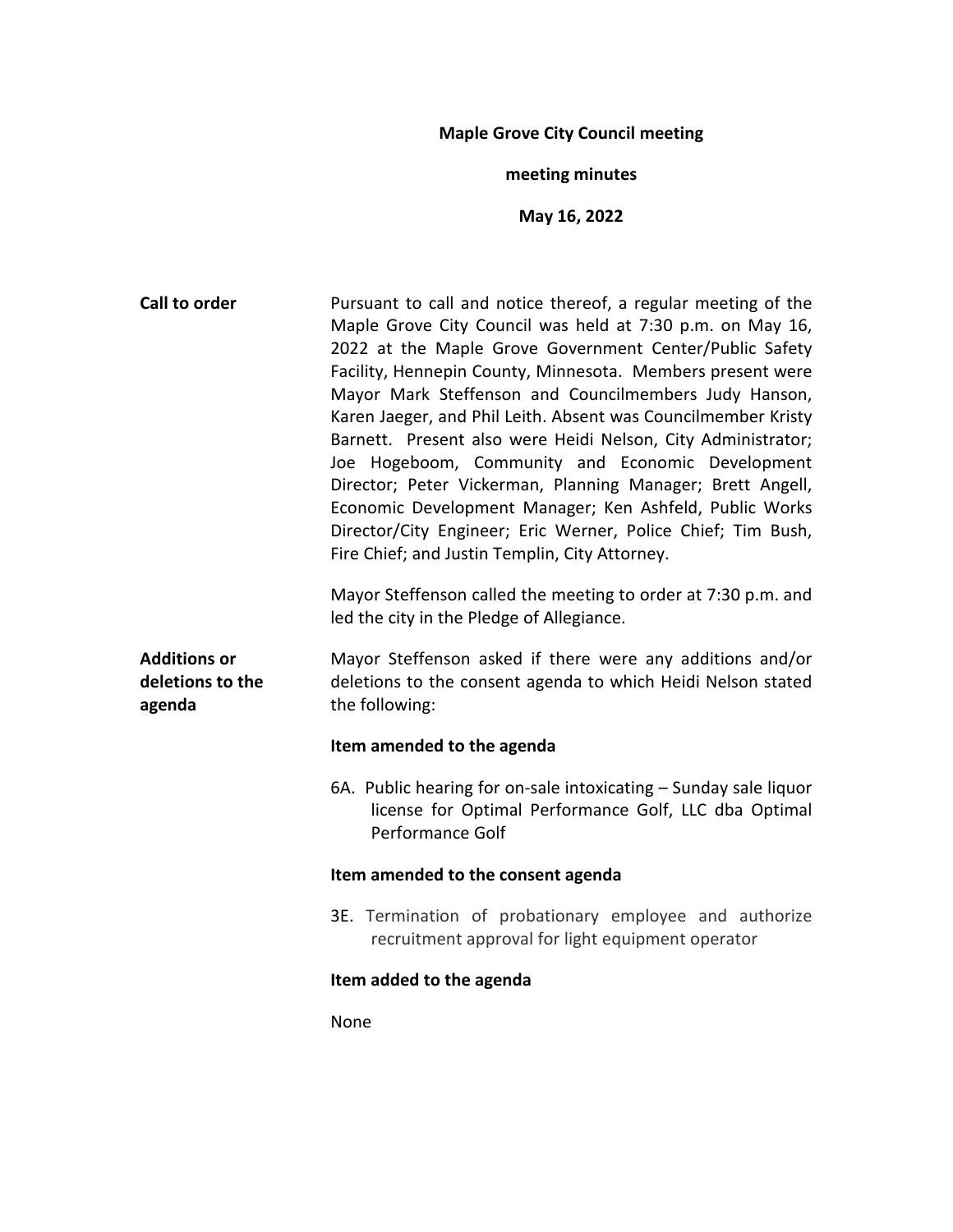#### **Item removed from the consent agenda for discussion**

- 3E. Termination of probationary employee and authorize recruitment approval for light equipment operator
- 3F. Recruitment approval for community and economic development administrative secretary

# **Consent items** The following consent items were presented for council's approval:

#### **MINUTES**

A. Board of Appeal and Equalization Meeting – April 12, 2022 Worksession Meeting – May 2, 2022 Regular Meeting – May 2, 2022

#### **HUMAN RESOURCES ITEMS**

B. Appointment of assistant city prosecutor

Motion to approve the appointment of David Smith to the position of assistant city prosecutor in the Administration Department at an annual salary of \$110,997.12 effective May 31, 2022 subject to a twelve-month probationary period. All required screenings and background checks have been successfully completed.

# C. Appointment of police records management lead

Motion to approve the appointment of Kristen Boudreau to the position of police records management lead in the Police Department at an annual salary of \$67,918.24 effective June 6, 2022, subject to a twelve-month probationary period. All required screenings and background checks have been successfully completed.

# D. Appointment of zoning enforcement officer

Motion to approve the appointment of Benjamin Blauert to the position of zoning enforcement officer in the Community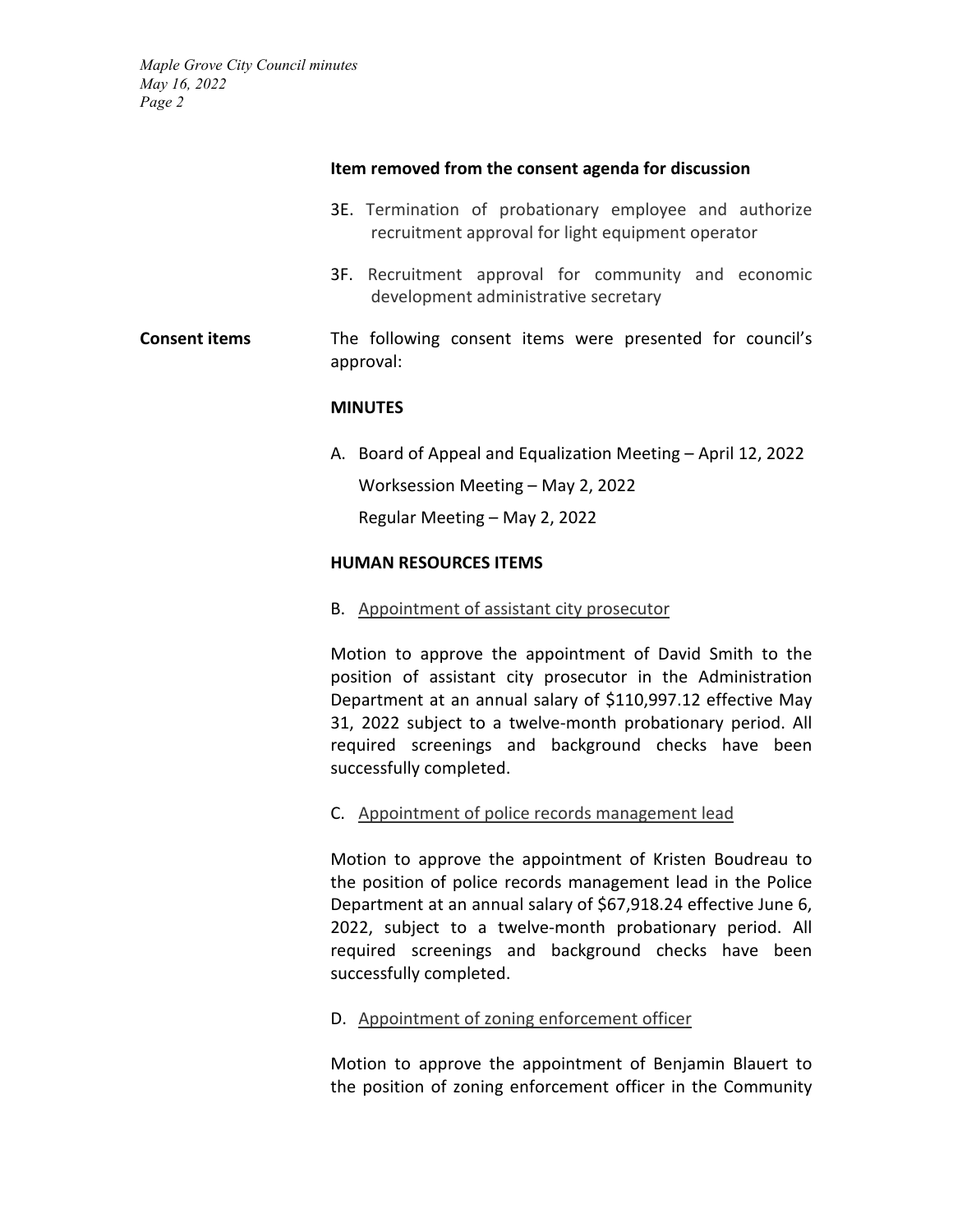and Economic Development Department at an annual salary of \$71,098.56 effective May 31, 2022 subject to a twelve-month probationary period. All required screenings and background checks have been successfully completed.

E. Termination of probationary employee and authorize recruitment approval for light equipment operator

This item was removed by Mayor Steffenson for discussion.

F. Recruitment approval for community and economic development administrative secretary

This item was removed by Councilmember Leith for discussion.

G. Approval of awarding request for proposal - RFP - contract for position classification and compensation study

Motion to approve hiring consultant company, DDA Human Resources to conduct the City of Maple Grove's approved classification and compensation study.

# **COMMUNITY & ECONOMIC DEVELOPMENT ITEMS**

H. 10412 and 10550 County Road 81 administrative lot division and combination

Motion to approve the requested administrative lot division and combination of parcel PID No. 13-119-22-21-0004 and PID No. 13-119-22-21-0003.

I. Assignment of tax financing increment note and estoppel certificate related to the Hilger TIF district

Motion to approve Resolution No. 22-089.

J. Edgewater on Cook Lake 2nd Addition final plat

Motion to direct the city attorney to draft a resolution approving the Edgewater on Cook Lake 2nd Addition final plat subject to: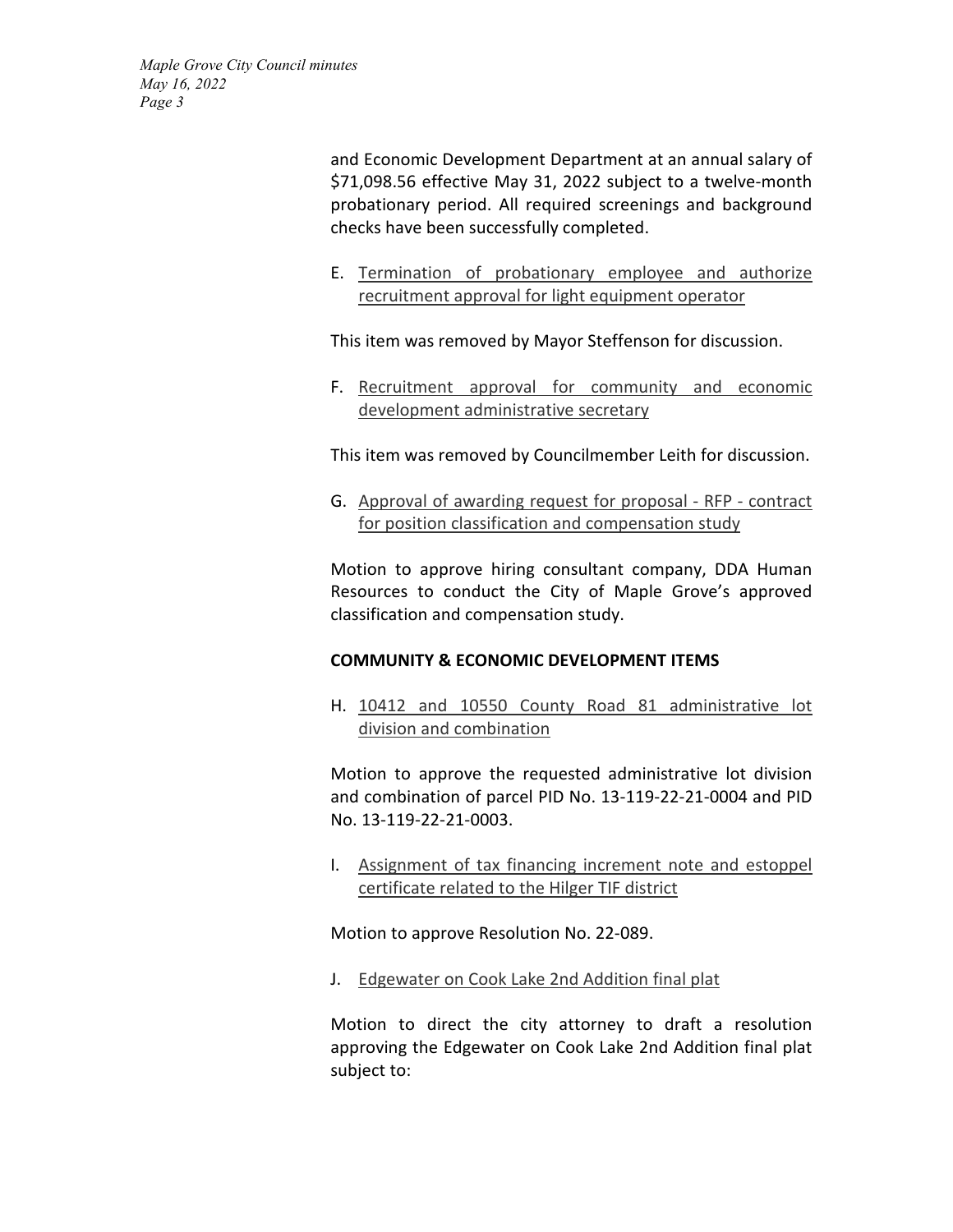> 1. The applicant addressing to the satisfaction of the city any remaining applicable comments contained in the memorandums from.

The applicant shall acknowledge that park dedication requirements are based on staff review and recommendation to the Park and Recreation Board and their subsequent board action. Board meetings are held on the third Thursday of each month.

#### K. Evanswood final plat

Motion to direct the city attorney to draft a resolution approving Evanswood final plat subject to:

- 1) The applicant addressing to the satisfaction of the city any remaining applicable comments contained in the memorandum from the Parks and Recreation Department dated May 9, 2022.
- 2) The applicant amending the final plat to show a division between outlots E and F.

The applicant shall acknowledge that park dedication requirements are based on staff review and recommendation to the Park and Recreation Board and their subsequent board action. Board meetings are held on the third Thursday of each month.

#### L. Homestead Corners planned unit development stage plan

Motion to adopt Resolution No. 22-090 approving the Homestead Corners PUD development stage plan subject to:

1. Planned unit development agreement final review and approval of the city attorney and the director of community and economic development.

# M. Illume Minnesota Investment Fund extension request

Motion to authorize the economic development manager to execute an amendment to the Minnesota Investment Fund grant agreement between the City of Maple Grove and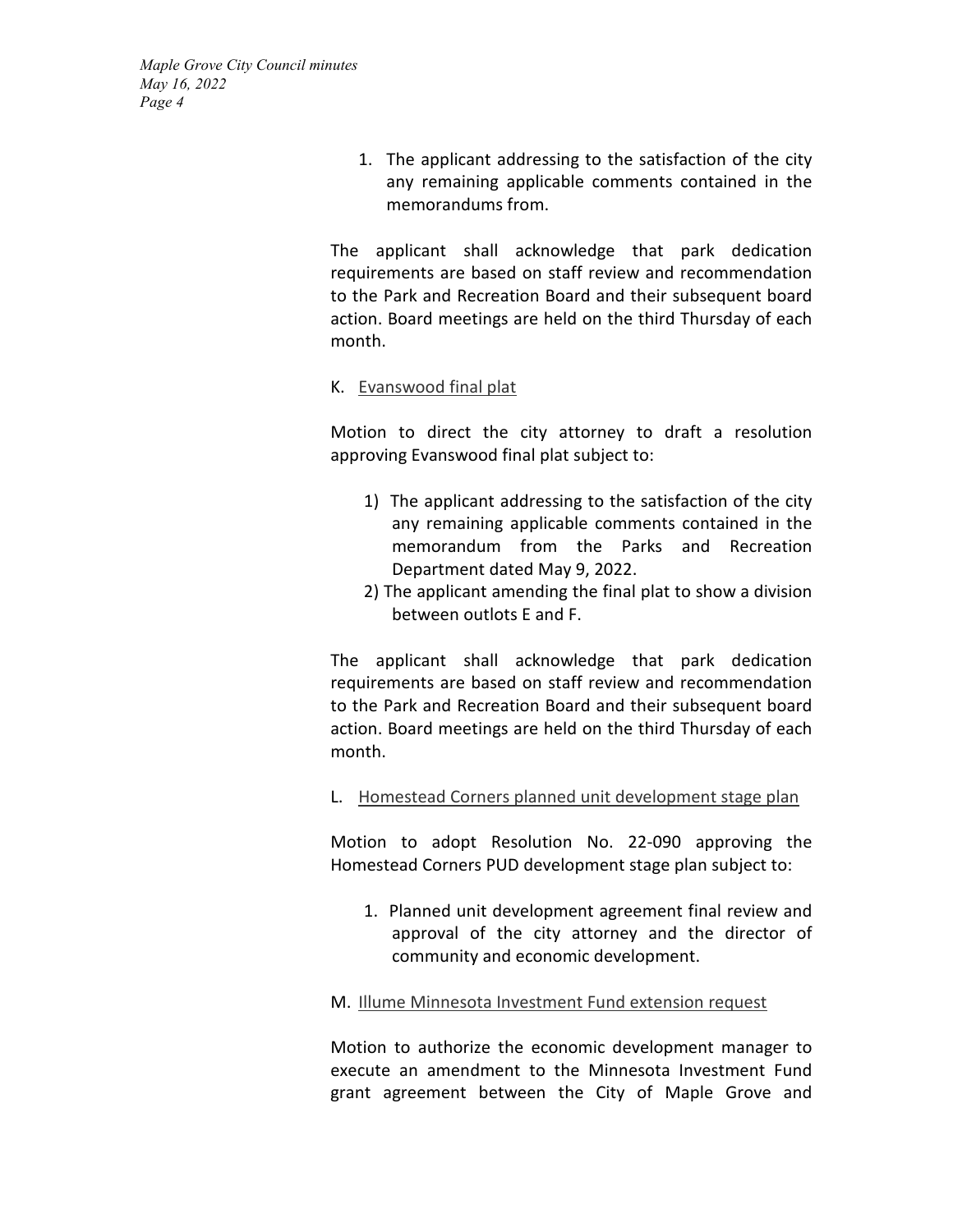> Minnesota Department of Employment and Economic Development related to Illume Holding Company, LLC.

N. Rush Hollow Environmental Assessment Worksheet - EAW

Motion to approve a Resolution No. 22-095 making a negative declaration on the need for an Environmental Impact Statement along with the Record of Decision.

O. Sale of city-owned property to Beta Equity Investments, LLC - purchase agreement amendment

Motion to approve the first amendment to the purchase agreement with Beta Equity Investments, LLC.

# **ENGINEERING ITEMS**

P. Arbor Lakes Business Park 3rd Addition - Developer's Agreement - Resolution No. 22-093

Motion to adopt Resolution No. 22-093 approving developer's agreement for Arbor Lakes Business Park 3rd Addition, subject to final review by the city attorney and director of public works.

Q. Weston Commons 2nd Addition Project No. 22-14 - Resolution No. 22-064

Motion to adopt Resolution No. 22-064 establishing Weston Commons 2nd Addition Project No. 22-14, receiving surety, ordering feasibility report, receiving and approving feasibility report, and ordering public hearing, contingent upon city council directing the city attorney to draft a resolution and a planned unit development agreement approving the Weston Commons 2nd Addition planned unit development concept stage plan, development stage plan, preliminary and final plat.

#### **ADMINISTRATIVE ITEMS**

R. New express bus service Route 784

Motion that the Maple Grove City Council approve Maple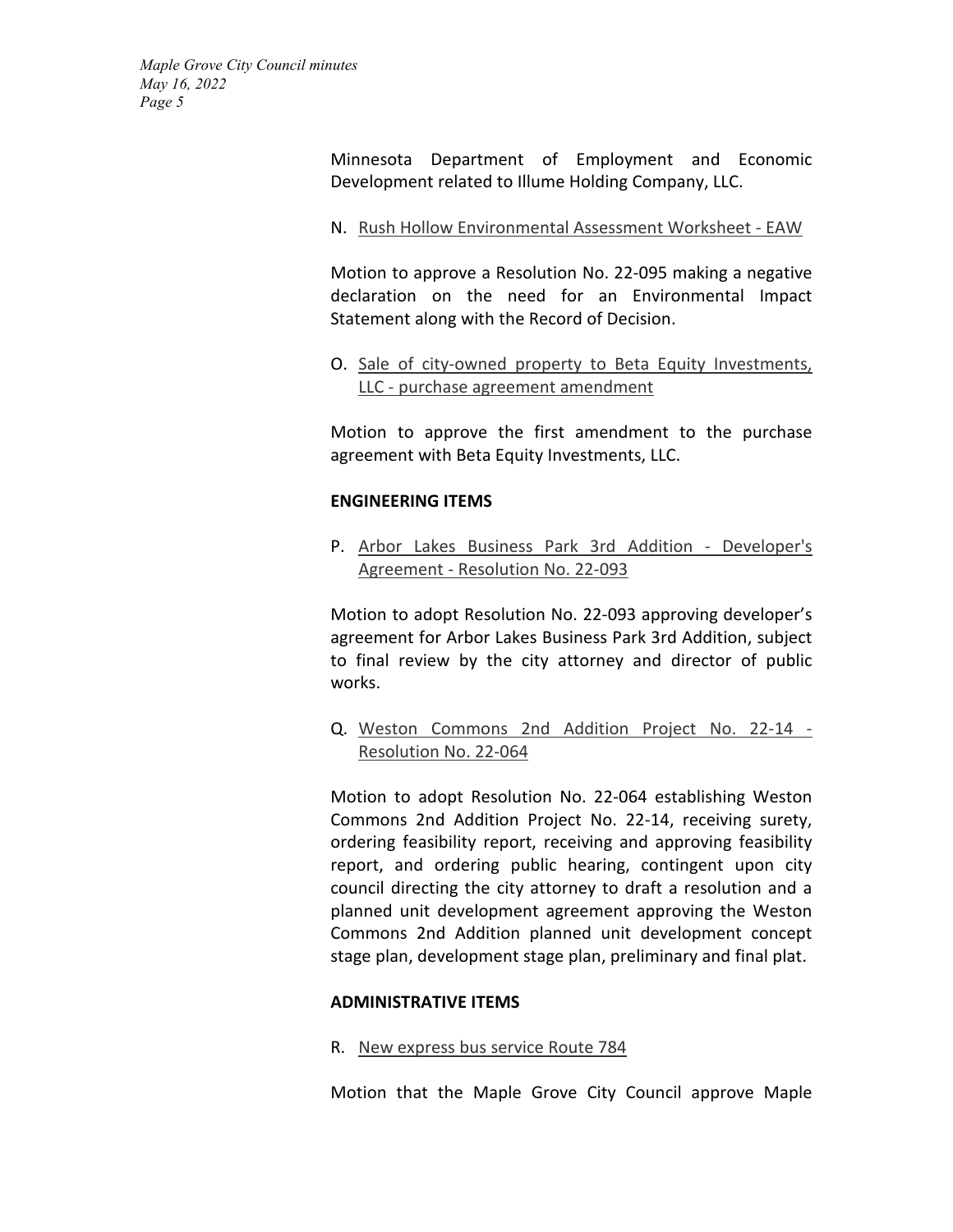> Grove Transit's new express bus service Route 784 effective August 22, 2022.

### S. Nine Regional Trails Master Plan -Resolution No. 22-094

Motion approving Resolution No. 22-094 supporting Three Rivers Park District in their work pursuant to the Nine Regional Trails Master Plan.

# T. Purchase Agreement - Springer Property

Motion approving Purchase Agreement with Griff and Cherlyn Springer for Parcel No. 05-119- 22-13-0004 subject to final approval of the city attorney and the parks and recreation director.

#### U. Award insurance coverage for 2022-2023

Motion to place the city's property, marine, crime, automobile, municipal liability, boiler/machinery, excess liability and workers compensation coverage with the League of Minnesota Cities Insurance Trust.

Motion to place the city's computer coverage with Travelers Property Casualty Company.

#### V. Call for sale of 2022 road reconstruction bonds

Motion to adopt Resolution No. 22-091 calling for the sale of road reconstruction bonds in the par amount of \$15,390,000.

#### W. Approve claims

Motion to approve claims totaling \$864,056.60.

**Motion by Councilmember Jaeger, seconded by Councilmember Hanson, to approve the consent items as amended, removing item 3E (Termination of probationary employee and authorize recruitment approval for light equipment operator) and 3F (Recruitment approval for community and economic development administrative secretary). Upon call of the motion by Mayor Steffenson,**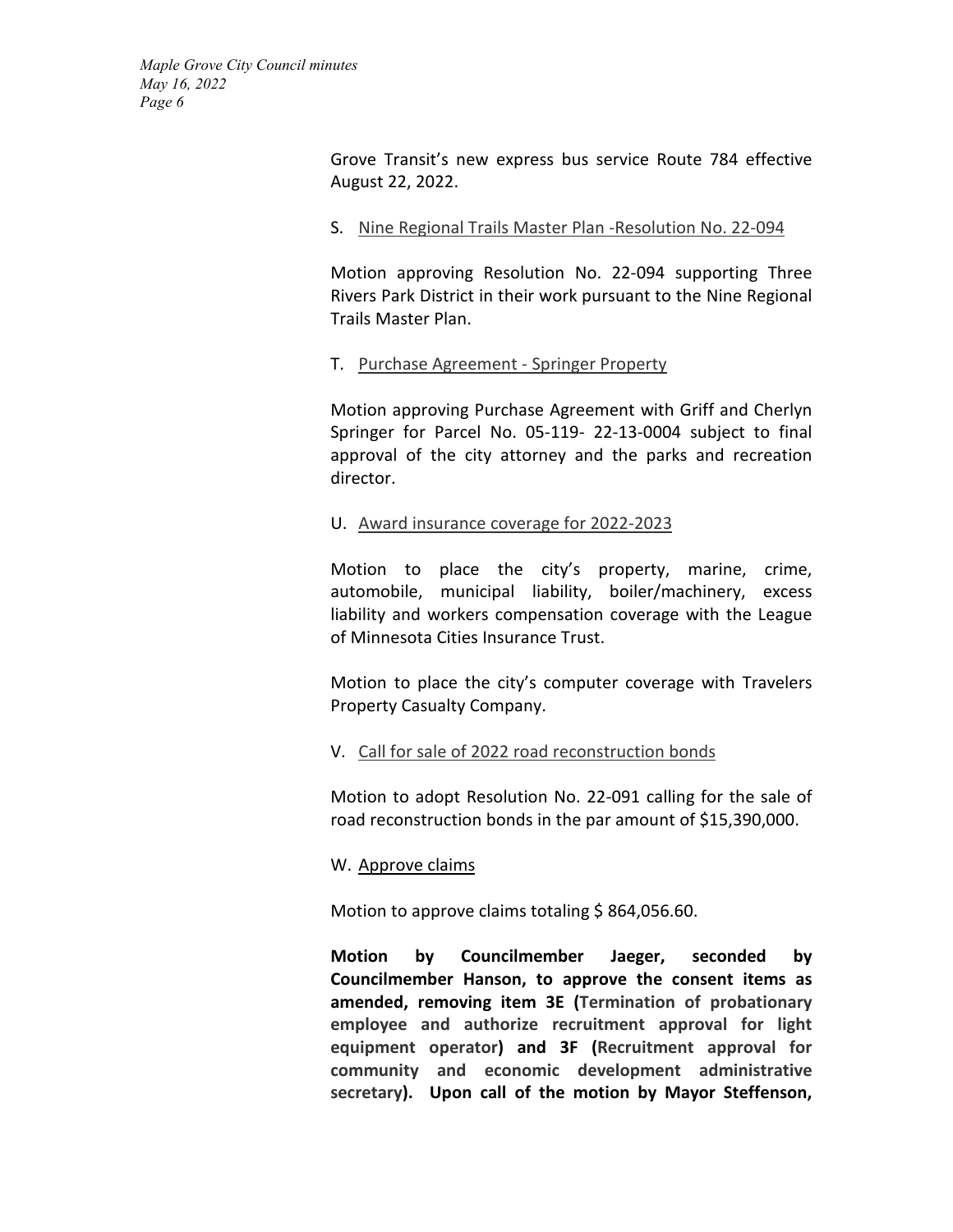# **there were four ayes and no nays. Motion carried.**

| <b>Consideration of</b><br>items pulled from | The following items were pulled from the consent agenda.                                                                                                                                                                                                                                                                                                                                                                                                                                                   |  |  |  |  |
|----------------------------------------------|------------------------------------------------------------------------------------------------------------------------------------------------------------------------------------------------------------------------------------------------------------------------------------------------------------------------------------------------------------------------------------------------------------------------------------------------------------------------------------------------------------|--|--|--|--|
| the agenda                                   | Regarding Item 3E (Termination of probationary employee and<br>authorize recruitment approval for light equipment operator),<br>Mayor Steffenson stated it was his understanding there was<br>someone in attendance that wished to speak to this item. No<br>one from the public spoke at this time.                                                                                                                                                                                                       |  |  |  |  |
|                                              | Motion by Mayor Steffenson, seconded by Councilmember<br>Leith, to approve the termination of probationary employee<br>Perry Helgesen and authorize staff to begin the recruitment<br>process for the vacant light equipment operator position in<br>the Public Works Department. Upon call of the motion by<br>Mayor Steffenson, there were four ayes and no nays. Motion<br>carried.                                                                                                                     |  |  |  |  |
|                                              | Regarding Item 3F (Recruitment approval for community and<br>administrative<br>development<br>secretary),<br>economic<br>Councilmember Leith thanked Cindy Brown for her 22 years of<br>dedicated service to the City of Maple Grove and wished her<br>all the best in her retirement.                                                                                                                                                                                                                     |  |  |  |  |
|                                              | Mayor Steffenson thanked Ms. Brown for her service to the<br>city and wished her a long and healthy retirement.                                                                                                                                                                                                                                                                                                                                                                                            |  |  |  |  |
|                                              | <b>Motion</b><br>Councilmember<br>by<br>Leith,<br>seconded<br>by<br>Councilmember Hanson, to authorize staff to begin the<br>recruitment process for the vacant community and economic<br>development administrative secretary position in the<br>community and economic development department due to<br>the retirement of Cindy Brown, which has been accepted<br>effective July 1, 2022. Upon call of the motion by Mayor<br>Steffenson, there were four ayes and no nays.<br><b>Motion</b><br>carried. |  |  |  |  |
| <b>Special business</b>                      |                                                                                                                                                                                                                                                                                                                                                                                                                                                                                                            |  |  |  |  |
| Open forum                                   | Tom Shaver, Inland Development Partners, stated his company<br>was awarded Arbor Lakes Corporate Center project in 2016. He<br>explained this has been a wonderful project that was recently<br>awarded the Re-Scape Brownfields Award by Minnesota<br>Brownfield. He thanked the city council and all of the staff                                                                                                                                                                                        |  |  |  |  |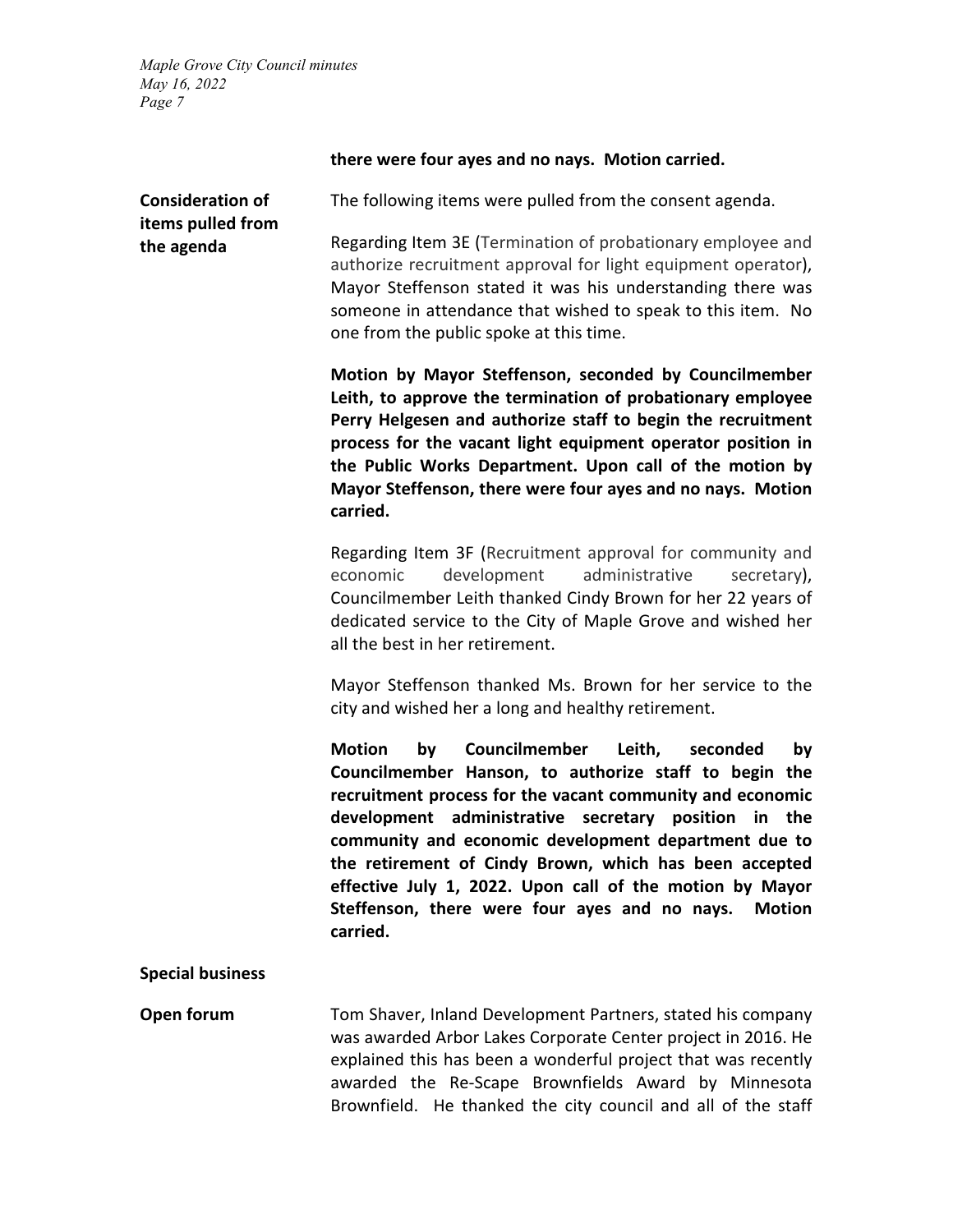> members for working with him on this project and congratulated the city on this award.

**Fire prevention poster contest winner** Deputy Fire Chief Patrick Farrens stated each October, the Maple Grove Fire Department invites all 4th graders attending schools located in Maple Grove to participate in a fire safety poster contest. The contest is sponsored by the Minnesota State Fire Chief's Association and the National Fire Sprinkler Association. The poster theme needed to include a fire safety message and the theme for 2021 was "Learn the Sounds of Fire Safety". A city-wide grand prize winner is selected from all entries and they receive a trophy, \$25 check, and recognition at a city council meeting. This year's grand prize winner is Claire Riem. The grand prize poster is also entered into the statewide contest where they can win additional cash prizes. The winning poster from the statewide competition is published on the cover and inside the monthly issue of the Minnesota State Fire Chief's Association magazine, which is distributed to fire departments across the state. The grand prize-winning school receives the traveling trophy to display at their school for one year. The trophy is engraved with the year, school name, teacher's name, and the winning student's name. This trophy has been traveling around the city for the past 46 years. The Maple Grove Fire-Rescue Department congratulates each poster contest winner and thanks all 4th graders who participated. Deputy Fire Chief Farrens offered special thanks to the teachers and principals who support this fun and educational program. Deputy Fire Chief Farrens then welcomed Claire Riem forward and presented her prizes. A round of applause was offered by all in attendance.

**Thermal imaging camera grant** Fire Chief Bush stated the Maple Grove Fire Department uses thermal imaging cameras (TICs) during emergency events. MGFD applied for an equipment grant from the Firehouse Subs Public Safety Foundation for the purchase of new TICs for each of the five Maple Grove Fire stations. The value of this project is \$42,335. The Firehouse Subs Public Safety Foundation Board of Directors awarded the City of Maple Grove five MSA Evolution 6000 thermal imaging cameras. This grant is unique as the procurement process is determined by the Foundation, who then delivers the requested equipment to the Maple Grove Fire Department. Maple Grove Fire Department would like to recognize this generous donation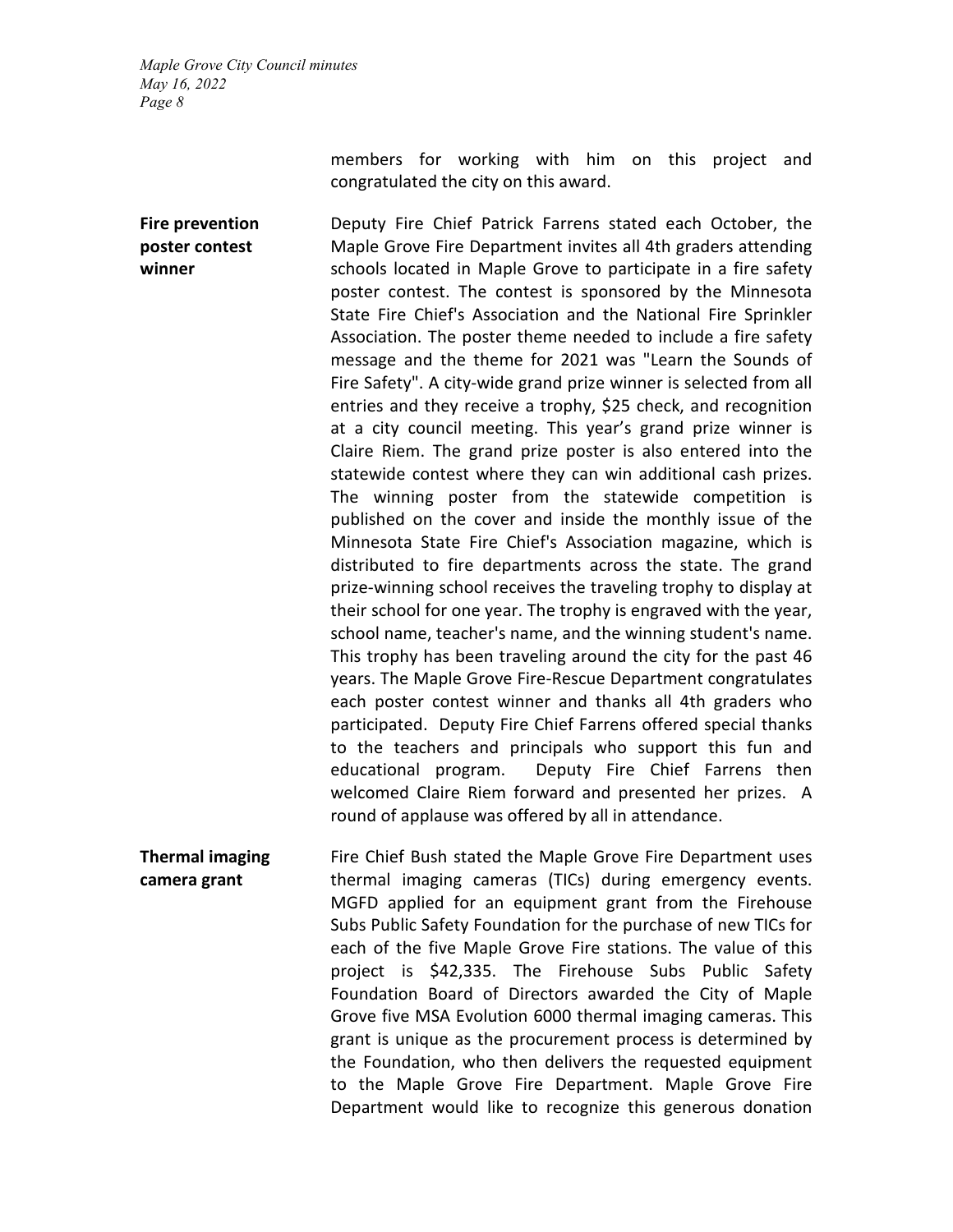> and formally accept delivery of these important firefighting safety tools. Fire Chief Bush thanked the Fire House Subs Foundation for the generous grant.

> **Motion by Councilmember Hanson, seconded by Councilmember Leith, to accept donation of five (5) MSA Evolution 6000 thermal imaging cameras and accessories. Upon call of the motion by Mayor Steffenson, there were four ayes and no nays. Motion carried.**

Commander Wetternach stated the City of Maple Grove will be participating in the 39th Annual National Night Out celebration on August 2, 2022. National Night Out is designed to: (1) Heighten crime and drug prevention awareness; (2) Generate support for and participation in local anti-crime programs; (3) Strengthen neighborhood spirit and policecommunity partnerships; and (4) Send a message to criminals letting them know that Maple Grove neighborhoods are organized and fighting back. This event provides a unique opportunity for Maple Grove to join forces with thousands of other communities across the nation in promoting cooperative, police-community crime prevention efforts. From 11:00 a.m. – 1:00 p.m., the Maple Grove Police and Fire Departments will sponsor an emergency equipment show at the Maple Grove Community Center. He invited residents to host their own block parties in their own neighborhoods throughout Maple Grove. These parties are a great way to get to know your neighbors and have fun. Parties will be visited by Maple Grove Police, Fire, Public Works, city elected officials, and other personnel who support National Night Out and work diligently to make Maple Grove a safer community.

Commander Wetternach explained on August 3, 2021, Maple Grove celebrated National Night Out with thousands of other communities across the nation. A BBQ lunch and emergency equipment show was held at the Community Center with about 800 people in attendance, which was down compared to 2019, but with uncertainties surrounding Covid-19 it was still considered a success. In the evening, 187 registered block parties were visited by Maple Grove police, fire, public works, city elected officials, and other personnel who support National Night Out and work diligently to make Maple Grove a safer community. For the city's participation and involvement

**Proclamation of National Night Out 2022 and presentation of 1st place trophy for Maple Grove's participation in National Night Out in 2021**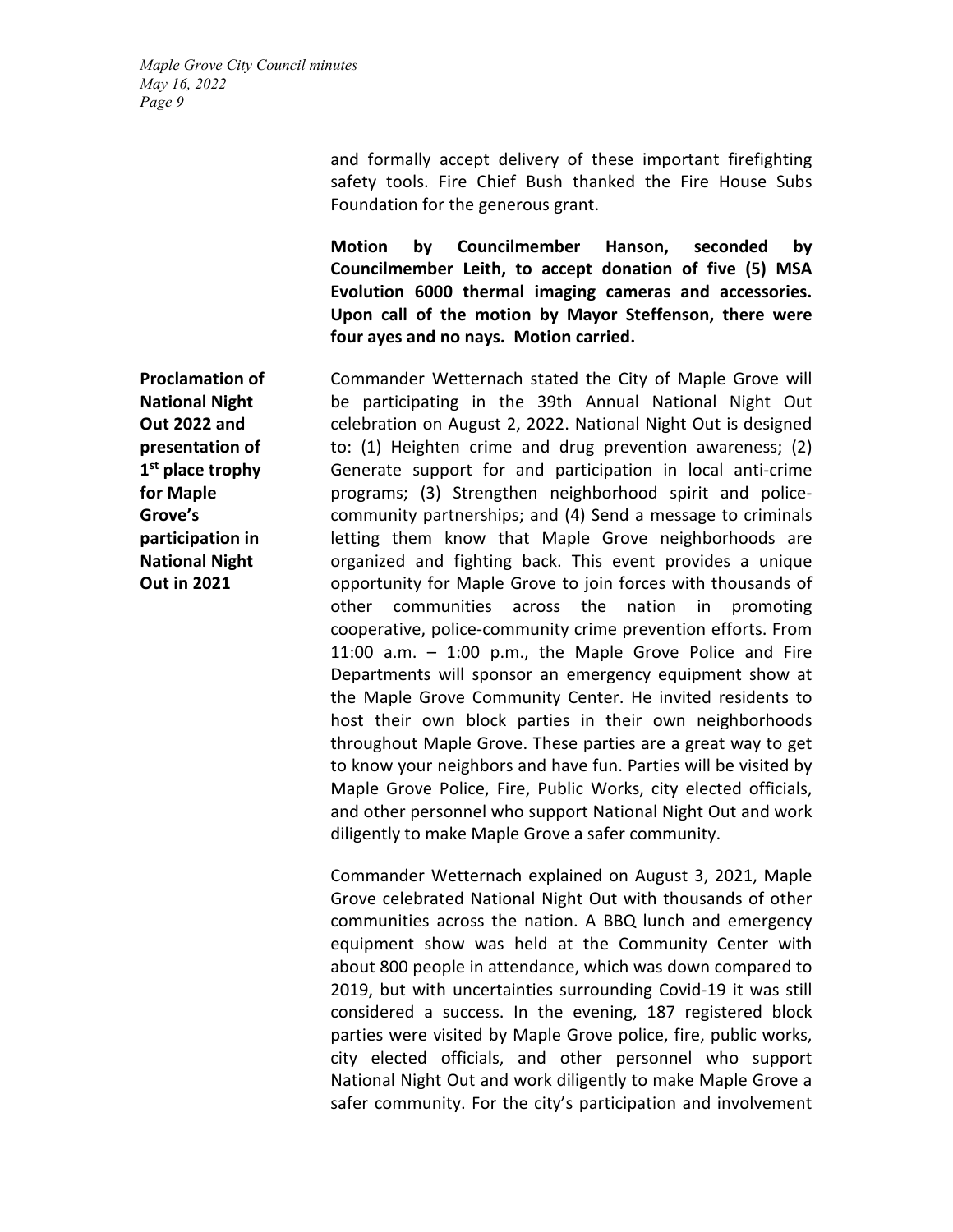in National Night Out 2021, the City of Maple Grove was awarded 1st place in the nation for cities with populations between 50,000 - 100,000. He thanked the city and its residents for their strong participation in National Night Out.

Councilmember Leith thanked Officer Strege for his tremendous efforts on behalf of the city.

**Motion by Councilmember Hanson, seconded by Councilmember Jaeger, to proclaim Tuesday, August 2, 2022 as National Night Out in the City of Maple Grove. Upon call of the motion by Mayor Steffenson, there were four ayes and no nays. Motion carried.**

#### **Public hearings**

**7:30 p.m. public hearing for onsale intoxicating – Sunday sale liquor license for Optimal Performance Golf, LLC dba Optimal Performance Golf** City Administrator Nelson explained Optimal Performance Golf has submitted all necessary paperwork and fees for an on-sale intoxicating – Sunday sale liquor license. She commented further on the request and noted staff was recommending approval contingent upon a rezoning of the property that will be considered later in this meeting.

Paul Sarratori, 18225  $87<sup>th</sup>$  Avenue North in Maple Grove, thanked the council for considering his request. He explained Optimal Performance Golf opened in March of 2021 with the idea he would be serving food and beverage through the catering license held by Rock Elm Tavern. He stated in April of 2022 the liquor license ordinance as it pertains to caterer permits changed, which altered the way he could sell on-sale liquor. He reported he met with staff to discuss the situation and was encouraged to request a rezoning along with an onsale liquor license. He explained the food and beverage service at his business was a complement to his primary business. He noted he had eight indoor golf simulators along with a 2,700 square foot chipping and putting green. He explained he has had great success in the past year stating local schools and colleges were utilizing his facility. He commented further on the safe guards he had in place to ensure individuals were not overserved or minors were not served at his establishment.

Councilmember Hanson requested further information on the system Optimal Performance Golf had in place to ensure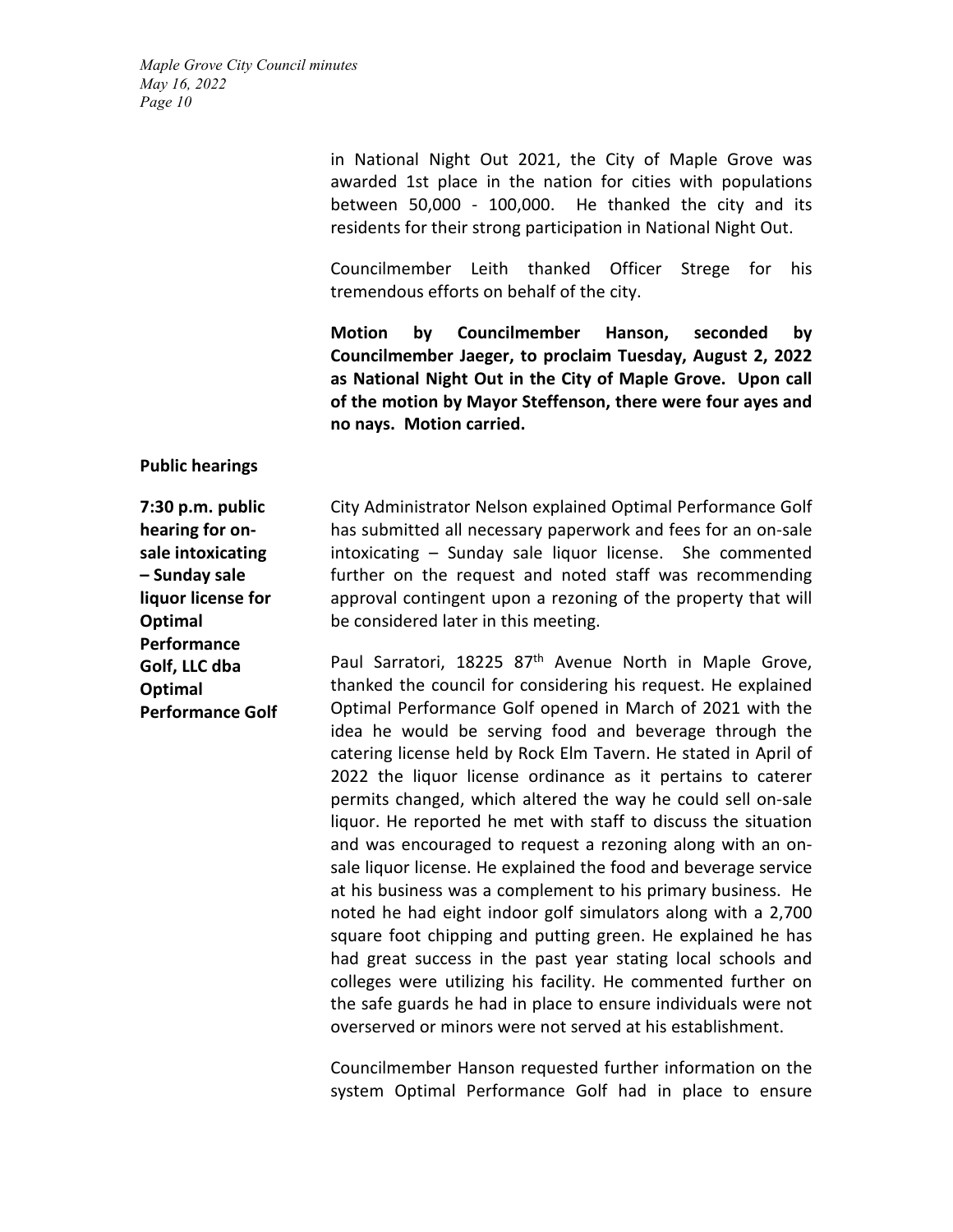> minors were not served. Mr. Sarratori explained all people who enter the golf facility were asked for an ID. He understood serving a minor was a serious matter and stated he was not interested in jeopardizing his business.

> Councilmember Hanson encouraged Mr. Sarratori to send his staff members to the city sponsored alcohol compliance training. Mr. Sarratori noted all of his staff members would be attending the training next week.

> Councilmember Leith asked if this was Mr. Sarratori's first liquor license. Mr. Sarratori explained this would be, but noted he grew up in the restaurant industry in New York. He reported his food and beverage director has been in the food industry for the past 30 years.

> Councilmember Leith questioned if someone off the street could come into the facility for a meal and beverage. Mr. Sarratori stated this could occur, but noted this was not his goal. He indicated his clientele were visiting the facility to golf.

> Councilmember Leith requested further information regarding how close this facility was to the Osseo High School. City Attorney Templin reported the state law doesn't deal with distances between a liquor license holding establishment and a school inside incorporated cities.

> Councilmember Jaeger indicated she spoke to the State of Minnesota and learned the city could update its ordinances to be more restrictive than state law, and suggested the city's liquor law be changed. She discussed how the city values its DARE program and liquor license compliance checks. Mr. Sarratori stated all of these concerns are very valid. He explained he was a defense attorney and he sees the ills from alcohol abuse on a daily basis. He reported he was a father, as was his business partner. He indicated he was about drinking responsibly. He commented on the buffering that was between his business and the school. He noted he has spoken with the school administrators and the school does not have a concern.

> Councilmember Jaeger encouraged Mr. Sarratori to consider not posting any signs on the site that refer to alcohol sales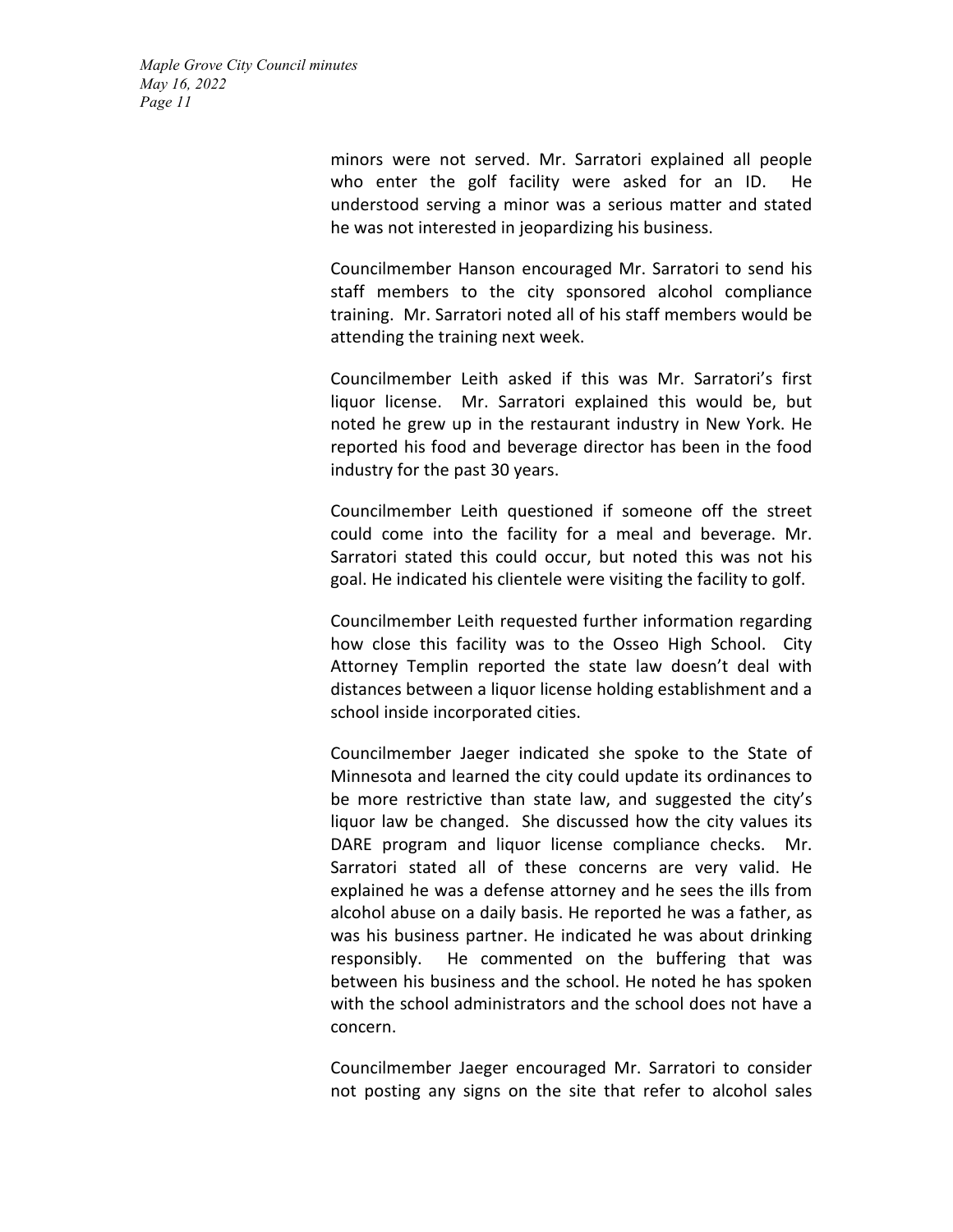given how close this business was to the Osseo High School.

Councilmember Leith asked how this liquor license would work given the fact 60% of the business's profits would not be coming from food, but rather would be focused more on golf. City Administrator Nelson explained that the 60 percent ratio pertained to wine and beer licenses. She noted the 51/49 percent split would be used for this business.

**Motion by Councilmember Jaeger, seconded by Councilmember Hanson, to open the public hearing. Upon call of the motion by Mayor Steffenson, there were four ayes and no nays. Motion carried.**

Mayor Steffenson opened the public hearing at 8:10 p.m. and asked if anyone would like to address this issue.

No public testimony was offered.

**Motion by Councilmember Hanson, seconded by Councilmember Jaeger, to close the public hearing at 8:11 p.m. Upon call of the motion by Mayor Steffenson, there were four ayes and no nays. Motion carried.**

**Motion by Mayor Steffenson, seconded by Councilmember Hanson, to approve the on-sale intoxicating/Sunday sale liquor license for Optimal Performance Golf, LLC dba Optimal Performance Golf, 10401 93rd Avenue N, Maple Grove, Minnesota, subject to compliance with liquor licensing requirements in Chapter 4, Article I of the City Code, with said license to expire June 30, 2023 contingent upon the approval of rezoning the property from I, Industrial to B, Business. Upon call of the motion by Mayor Steffenson, there were four ayes and no nays. Motion carried.**

**Community and economic development items**

**Arbor Lakes Business Park Phase 3 planned unit** 

Planning Manager Vickerman explained the applicant is requesting a PUD development stage plan, rezoning and final plat approval for the first three buildings of the Arbor Lakes Business Park Phase 3. The project received concept plan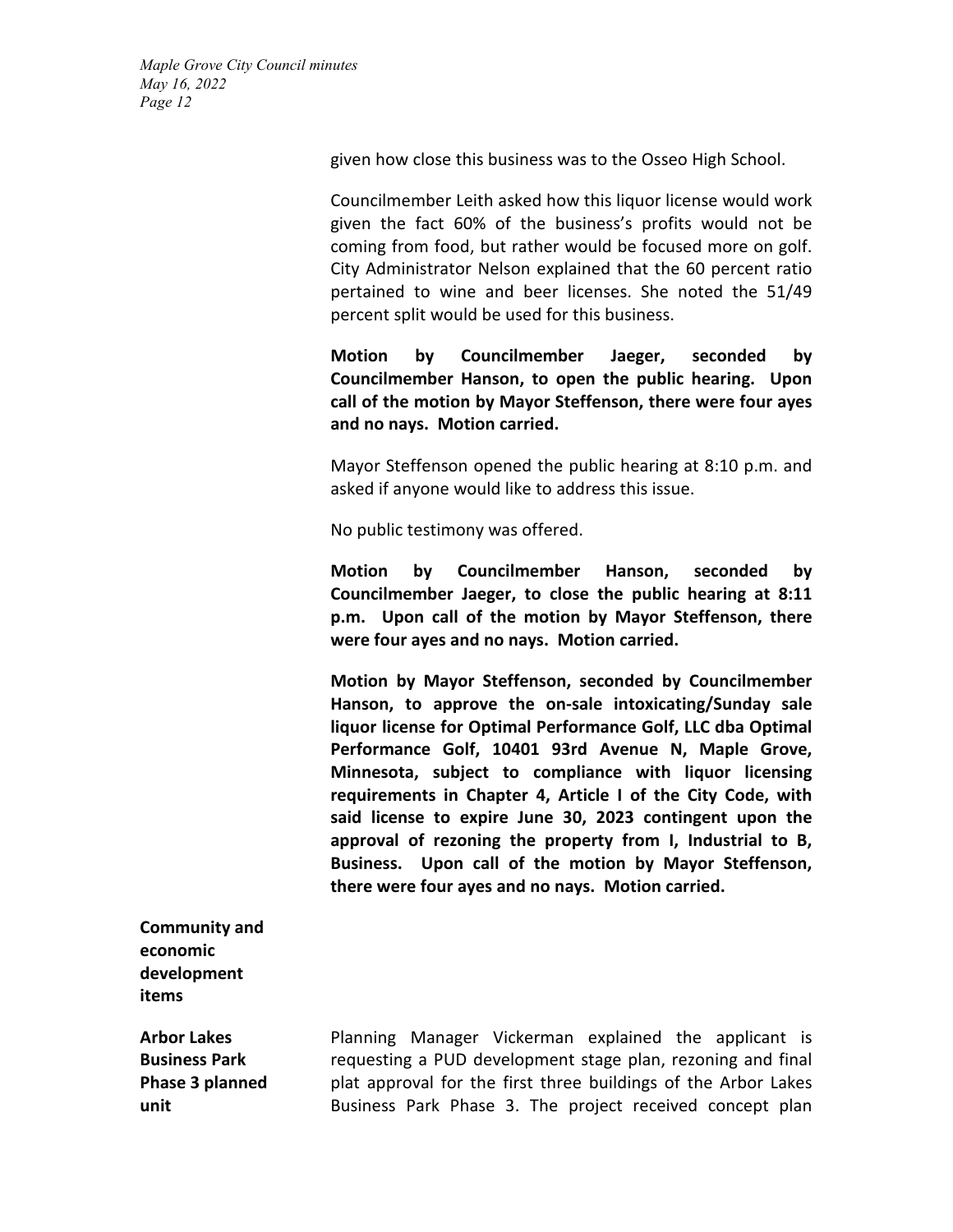**development stage plan, rezoning and final plat** 

approval in February 2022. The proposed development stage plan is in substantial conformance with the approved concept plan. The buildings total 531,758 s.f. and are in the northern portion of the site. The applicant is proposing 809 parking spaces. This exceeds code requirements based on a 30/70 split between office and warehouse uses. Some users may require more parking and some less, but overall staff is having no concerns about the parking provided. The plan includes rightof-way dedication and construction of Crimson Way. Two additional buildings have conceptual approval between Crimson Way and Interstate 94/694. These would come forward with future development stage plans. Staff commented further on the request and reported the Planning Commission recommended approval.

Mayor Steffenson asked if staff had a visual of how this building will look from the freeway. Planning Manager Vickerman explained staff did not have renderings on how the building would look from the freeway.

Joe Bergman, Endeavor Development, introduced himself to the council and thanked them for considering his request.

Mayor Steffenson questioned how high these buildings would be in comparison to the freeway. Mr. Bergman stated there was currently a berm in place. He explained the berm would be taken down to make the buildings more visible from the freeway. He stated buildings 4 and 5 would be raised up slightly in order to make them more prominent from the freeway.

Councilmember Jaeger inquired if there were any wetlands on the property. Mr. Bergman indicated he was not aware of any wetlands on the site. Planning Manager Vickerman explained the applicant still needed to receive approval from the watershed district for this project. He anticipated this would be going to the Shingle Creek Watershed District in June.

Councilmember Leith requested further information regarding the proposed transit hub. Planning Manager Vickerman reported the transit hub would be located at the northeast corner of Revere and Fountains. He stated more discussions would be held in order to work out the details as to what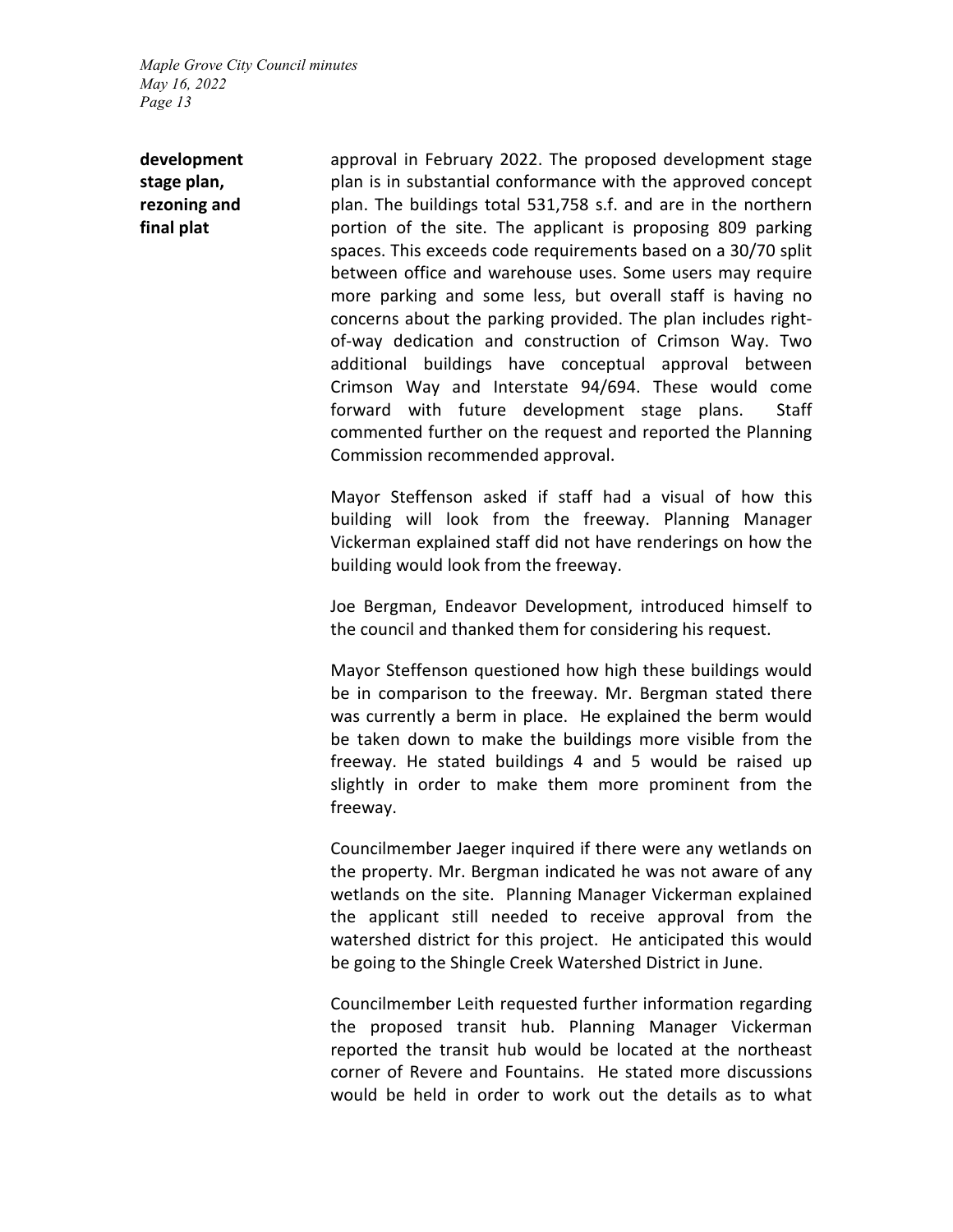would be included within the transit hub.

**Motion by Councilmember Hanson, seconded by Councilmember Leith, to direct the city attorney to draft a resolution and a planned unit development agreement approving the Arbor Lakes Business Park Phase 3 PUD development stage plan, and final plat subject to:** 

- **1. The applicant addressing to the satisfaction of the city any remaining applicable comments contained in the memorandums from:** 
	- **a. The Community & Economic Development Department dated May 2, 2022**
	- **b. The Fire Department dated April 21, 2022**
	- **c. The Parks and Recreation Department dated May 9, 2022**

**Upon call of the motion by Mayor Steffenson, there were four ayes and no nays. Motion carried.**

**Motion by Councilmember Hanson, seconded by Councilmember Jaeger, to direct the city attorney to draft an ordinance approving the rezoning from FF (Freeway Frontage) to PUD (Planned Unit Development).** 

**The applicant shall acknowledge that park dedication requirements are based on staff review and recommendation to the Park and Recreation Board and their subsequent board action. Board meetings are held on the third Thursday of each month.**

**Upon call of the motion by Mayor Steffenson, there were four ayes and no nays. Motion carried.**

**Edison Apartments planned unit development, comprehensive plan amendment, development stage plan and**  Planning Manager Vickerman explained the applicant is requesting a PUD development stage plan for a 248-unit apartment project in two buildings. The proposal is in substantial conformance with the concept plan which was approved on March 7, 2022. Each building is proposed to five stories in height, with two stories of underground parking. The proposal shows a number of outdoor amenities, including a pool, playground, dog park, gazebo, and trail system. The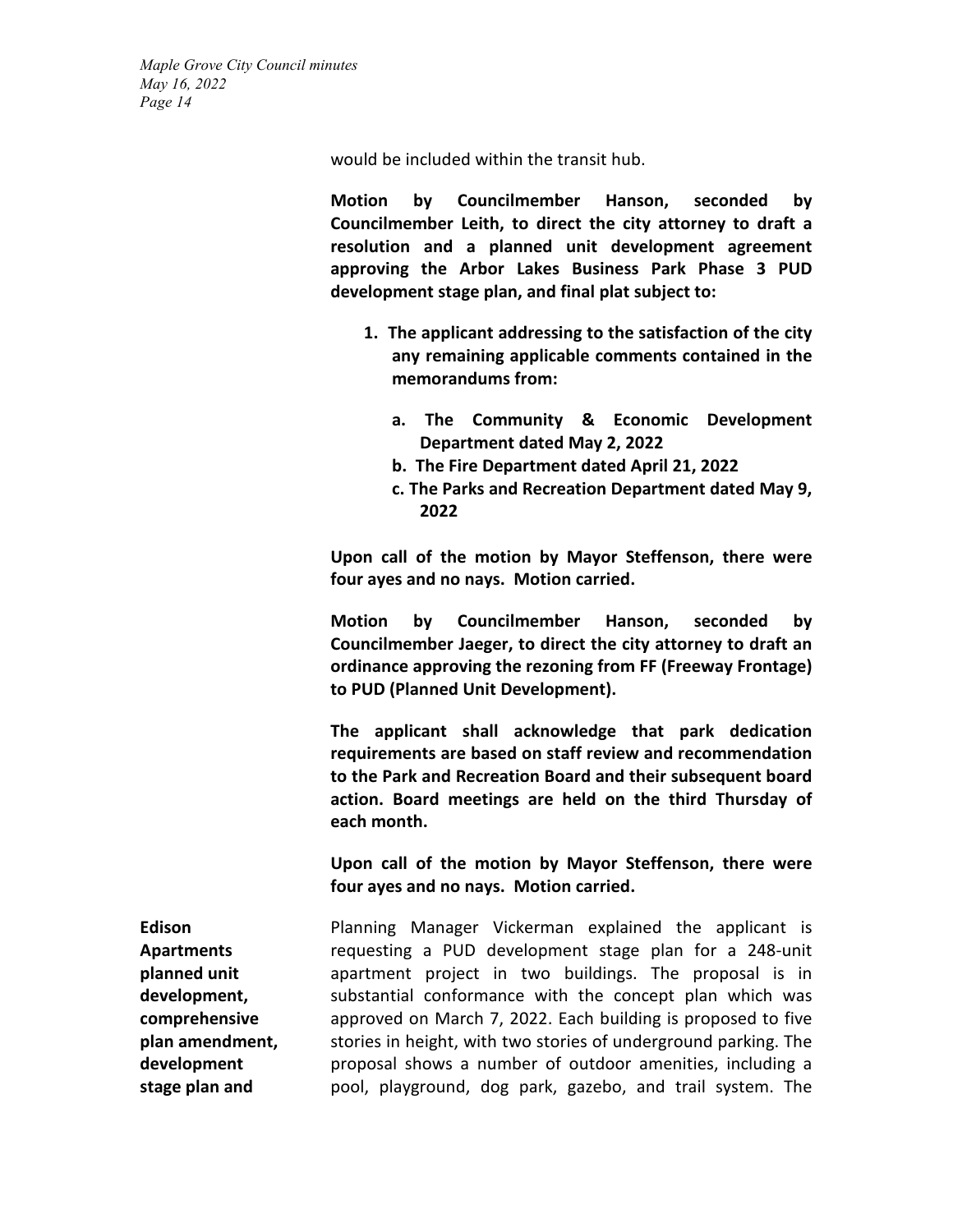| final plat |                           |  | narrative describes a number of interior amenities as well. As<br>was noted in the concept plan review, there is excess right-of-<br>way to the north that could be incorporated into a second<br>phase of this project. Staff commented further on the request |
|------------|---------------------------|--|-----------------------------------------------------------------------------------------------------------------------------------------------------------------------------------------------------------------------------------------------------------------|
|            | approval with conditions. |  | and reported the Planning Commission recommended                                                                                                                                                                                                                |

Councilmember Hanson asked if there were additional details on the tree species. Planning Manager Vickerman reported the applicant has provided staff with additional information and staff believed the proposed tree species were adequate.

Councilmember Hanson questioned if the Arbor Committee had reviewed this request. Planning Manager Vickerman indicated the Arbor Committee would be reviewing the more detailed plans.

Elwyn Tinklenberg, JPL Development, thanked the council for considering his request and stated he has appreciated working with staff on this project.

**Motion by Councilmember Leith, seconded by Councilmember Hanson, to direct the city attorney to draft a resolution and a planned unit development agreement approving the Edison Apartments PUD comprehensive plan amendment, development stage plan and final plat subject to:** 

- **1. The applicant addressing to the satisfaction of the city any remaining applicable comments contained in the memorandums from:** 
	- **a. The Community & Economic Development Department dated May 3, 2022**
	- **b. The Engineering Department dated April 25, 2022**
	- **c. The Fire Department dated April 15, 2022**
	- **d. The Parks and Recreation Department dated May 9, 2022**

**The applicant shall acknowledge that park dedication requirements are based on staff review and recommendation to the Park and Recreation Board and their subsequent board action. Board meetings are held on the third Thursday of**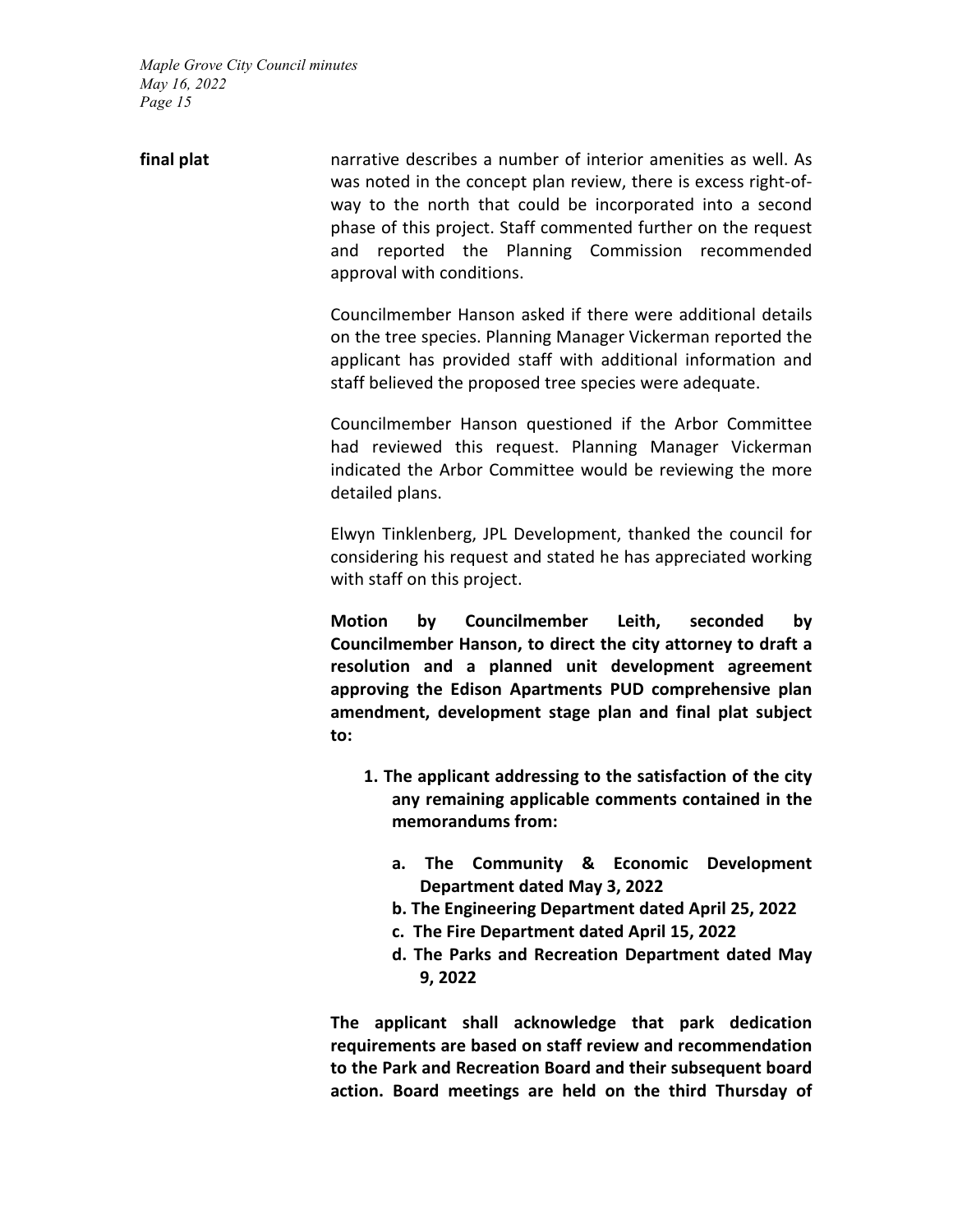**each month.**

# **Upon call of the motion by Mayor Steffenson, there were four ayes and no nays. Motion carried.**

**Maple Grove Retail Center planned unit development stage plan**

Economic Development Manager Angell explained Cloutier Properties is seeking PUD development stage plan approval to allow for the construction of a 10,919 square foot multi-tenant commercial building along Elm Creek Blvd. The development plans would allow for up to four tenant spaces with the tenant space located on the northwest of the building including a drive-up window. The 1.92-acre site is located at 7855 Elm Creek Blvd, adjacent to Brick and Bourbon and Trustone Financial. The property is the former location of Hops restaurant which was demolished in 2005. The property has sat vacant since that date. The property is currently zoned B-PUD and is guided as commercial in the 2040 Comprehensive Plan. Staff commented further on the request and reported the Planning Commission recommended approval with conditions.

Councilmember Leith requested further information regarding the drive-up window. Economic Development Manager Angell explained the window would only be used to pick up takeout/online orders. He indicated any changes to the driveup window would require the city to review this request further.

Tom Cloutier, Cloutier Properties, stated he was excited to be bringing a refreshed building to the City of Maple Grove. He noted he has had over 300 calls about this building because businesses wanted to be in this location.

Councilmember Hanson challenged Mr. Cloutier to do something different and unique in this space. Mr. Cloutier stated this would be his priority noting he would have three or four new tenants in this space. He commented further on the cross-access agreement he had in place to assist with parking for Brick and Bourbon.

**Motion by Councilmember Jaeger, seconded by Councilmember Leith, to direct the city attorney to draft a resolution and a planned unit development agreement**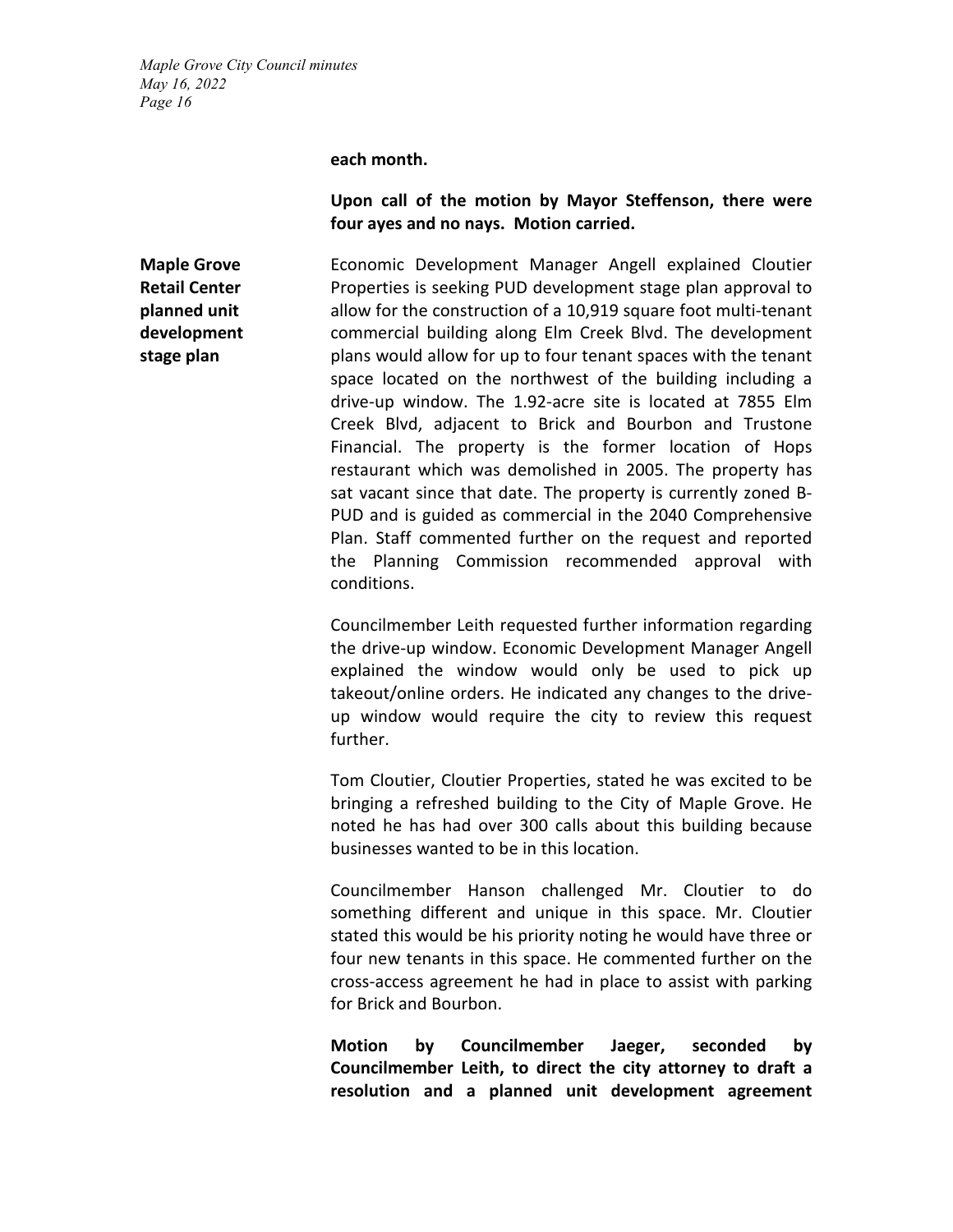> **approving the Maple Grove Retail Center PUD development stage plan subject to:**

- **1. The window on the northwest side of the building shall only be exclusively utilized for online ordering pick-up. Any alterations or changes to this feature and its use, excluding the ceasing of its operations, shall require application, subject to the review and approval of the city.**
- **2. The applicant addressing to the satisfaction of the city any remaining applicable comments contained in the memorandums from:** 
	- **a. The Community & Economic Development Department dated April 26, 2022**
	- **b. The Engineering Department dated April 9, 2022**
	- **c. The Building Department dated April 13, 2022**
	- **d. The Fire Department dated April 21, 2022.**

# **Upon call of the motion by Mayor Steffenson, there were four ayes and no nays. Motion carried.**

**Optimal Performance Golf rezoning** Planning Manager Vickerman explained Optimal Performance Golf opened for business in the fall of 2021. The site is zoned industrial, which allows physical recreation or training facilities, which this use falls under. Limited food and beverage sales are also allowed, but only as an accessory to the main use. The industrial zoning restricts their ability to have a commercial kitchen, which also means they have not been eligible to apply for a liquor license. They have been providing food and alcohol sales to patrons of the facility through Rock Elm Tavern's caterer's permit. This created a number of issues with regard to liquor sales because the intent of the catering permit is for specific events, not ongoing use. The city amended code on March 21, 2022 regarding how catering permits can used which creates significant challenges for Optimal Performance Golf to continue to serve food and alcohol. Staff met and discussed with the owner of Optimal Performance Golf that an option is to request for the site to be rezoned from I, Industrial to B, Business. With a rezoning, they could receive their own liquor license and be able to have a more robust kitchen so they could continue to operate their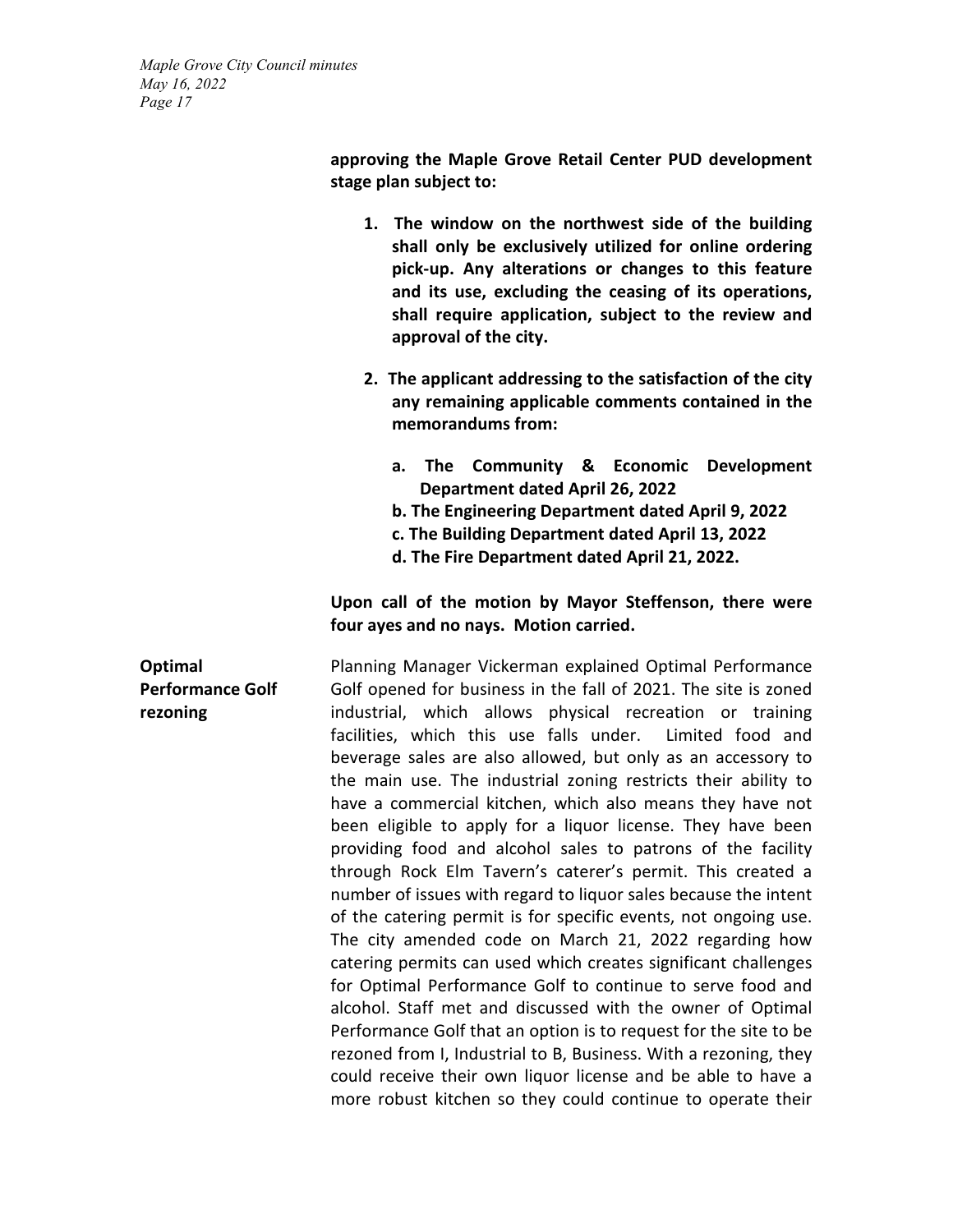> business. We note that they have applied for a liquor license and a public hearing on this request will be held on May 16, 2022 at the city council. Staff commented further on the request and reported the Planning Commission recommended approval with conditions.

> Councilmember Leith questioned why this property wasn't rezoned to begin with. Planning Manager Vickerman explained there was some miscommunication between what they wanted to do with food and beverage sales.

> Paul Sarratori, 18225 87<sup>th</sup> Avenue North, thanked staff for the detailed presentation. He discussed how the rezoning would benefit his business and apologized for the previous miscommunication with staff. He noted he would be adding 10 additional parking spaces to the site which meant he would now have 39 parking spaces available for his patrons.

> Councilmember Hanson asked if golf pros were available for lessons. Mr. Sarratori reported his business partner, Julian Ramirez, was a golf teaching pro and was available for training and lessons.

> **Motion by Councilmember Jaeger, seconded by Councilmember Hanson, to direct the city attorney to draft an ordinance approving the rezoning from I, Industrial to B, Business. Upon call of the motion by Mayor Steffenson, there were four ayes and no nays. Motion carried.**

> **Motion by Councilmember Leith, seconded by Councilmember Hanson, to remove this item from the table. Upon call of the motion by Mayor Steffenson, there were four ayes and no nays. Motion carried.**

**Weston Commons 2nd Addition planned unit development concept stage plan, development stage plan,**  Planning Manager Vickerman explained the applicant is requesting PUD concept plan, development plan, rezoning, preliminary and final plat approval to construct 82 townhomes. This is the second addition and companion property to the recently approved Weston Commons neighborhood directly to the east. The two additions will function as a single, unified neighborhood. The site is 15.5 gross acres in size with 1.6 acres of wetlands for a net acreage of 13.9 acres. The proposed density is 5.9 units per acre,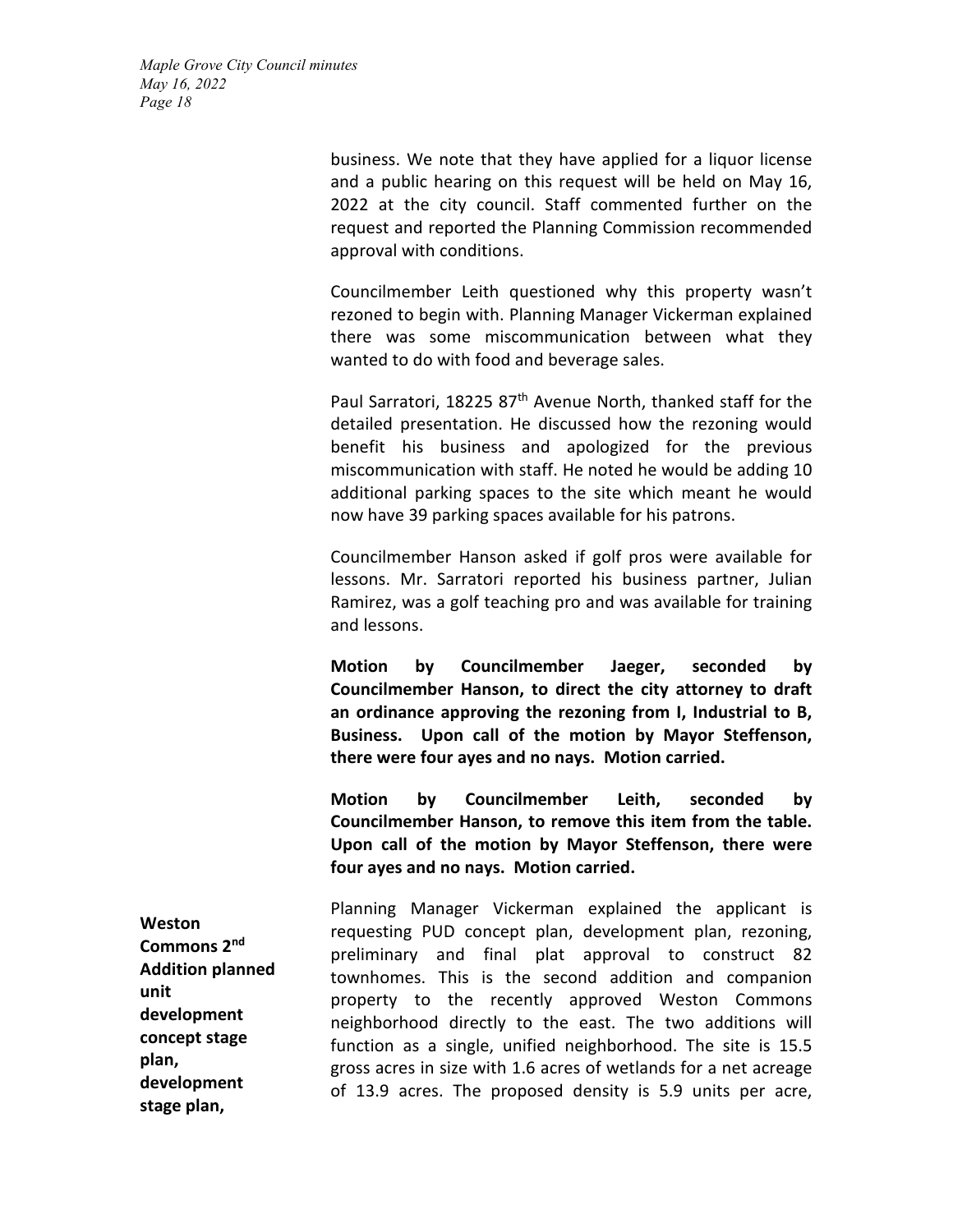# **rezoning, preliminary plat and final plat**

consistent with the medium density residential guiding of the property which allows four-10 units per acre. The applicant has stated in their narrative that a portion of the units will be sold to Lennar single-family rentals. At this time Lennar does not have a firm breakdown of rental to for-sale units. Staff commented further on the request and reported the Planning Commission recommended approval with conditions.

Councilmember Jaeger asked if this would be a private street. Planning Manager Vickerman commented the stubs off of the main road were private but the main road would be public.

Councilmember Jaeger feared the private roadways did not have enough room for snow storage. She questioned if this project had been reviewed by the watershed district. Planning Manager Vickerman stated this project would be seeking watershed approval and a grading permit would not be issued until this approval was in place.

Councilmember Hanson inquired if these would be owner occupied or rental units. Planning Manager Vickerman stated the applicant did not have specific numbers for this.

Paul Tabone, Lennar representative, reported this development would have a rental component. He explained the six-plexes were more preferred for rentals. He indicated the snow storage would be addressed by pushing the snow onto outlots and in the event of a major snow storm, the snow would be hauled off site. He stated for the record that he received Elm Creek Watershed approval last month and he was working with engineering staff to wrap up the engineering plans. He explained his hope would be to get in the ground later this year. He reported the disclosure agreement would have language stating the units could be owner occupied or rental.

Councilmember Hanson asked if there was a potential for all of the units to be rental. Mr. Tibone stated this was a potential, but he commented he was uncertain how the units would be split between rental and owner-occupied units.

**Motion by Councilmember Leith, seconded by Councilmember Hanson, to direct the city attorney to draft a**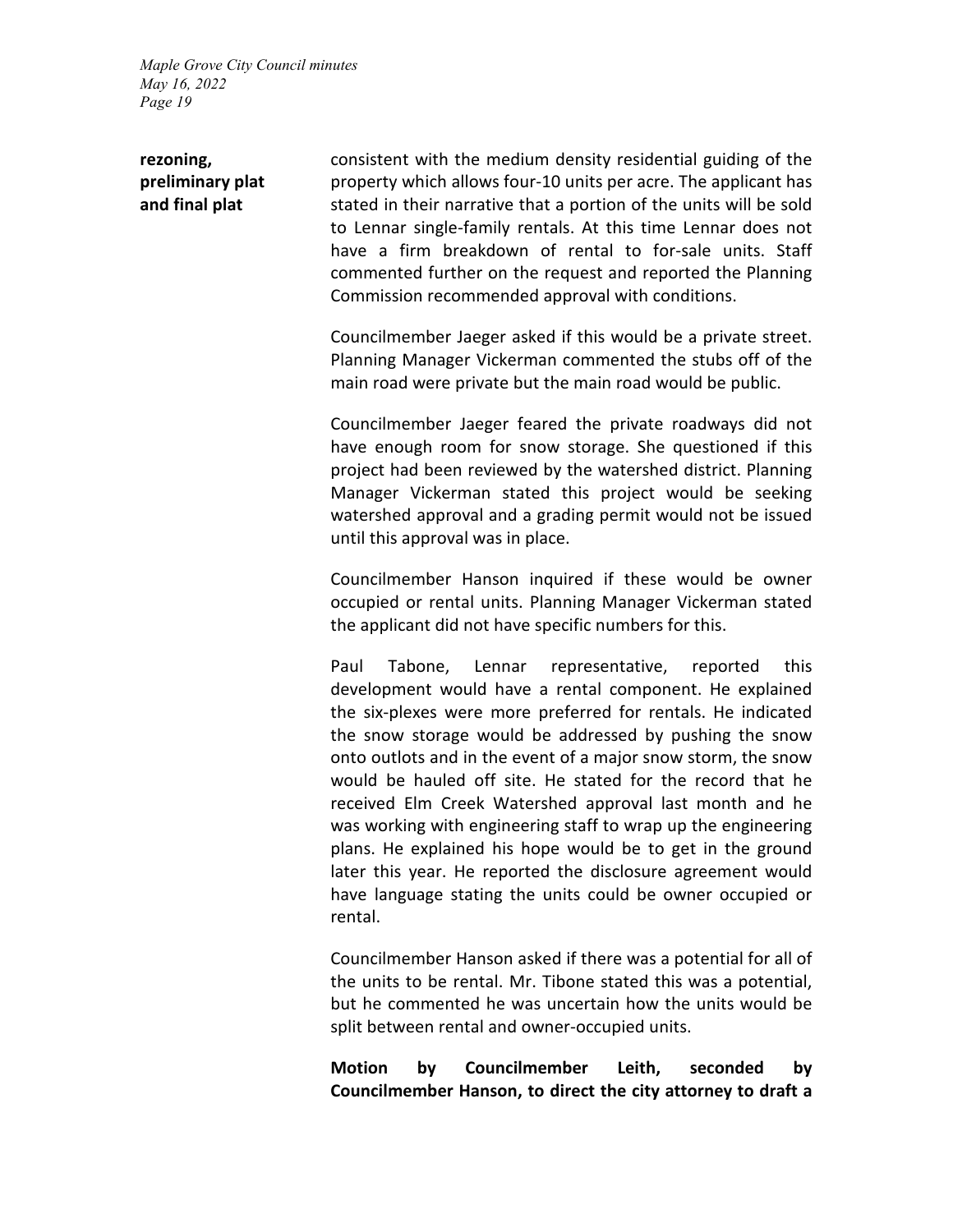> **resolution and a planned unit development agreement approving the Weston Commons 2nd Addition PUD concept stage plan, development stage plan, preliminary and final plat subject to:**

- **1. The applicant addressing to the satisfaction of the city any remaining applicable comments contained in the memorandums from:** 
	- **a. The Community & Economic Development Department dated February 8, 2022**
	- **b. The Engineering Department dated December 17, 2021**
	- **c. The Fire Department dated January 25, 2022**
	- **d. The Parks & Recreation Department dated January 24, 2022.**

**Upon call of the motion by Mayor Steffenson, there were four ayes and no nays. Motion carried.**

**Motion by Mayor Steffenson, seconded by Councilmember Leith, to direct the city attorney to draft an ordinance approving the rezoning from RA, Single-Family Agricultural to R4-PUD.** 

**The applicant shall acknowledge that park dedication requirements are based on staff review and recommendation to the Park and Recreation Board and their subsequent board action. Board meetings are held on the third Thursday of each month.** 

**Upon call of the motion by Mayor Steffenson, there were four ayes and no nays. Motion carried.**

Community and Economic Development Director Hogeboom updated the council regarding the following:

- Granite City and Village Inn would be holding a grand opening celebration on Tuesday, May 17 at 10:00 a.m.
- The Park Board would be meeting on Thursday, May 19 at 7:00 p.m.
- Staff noted the May 31 Planning Commission meeting had

**Report on upcoming community and economic development items**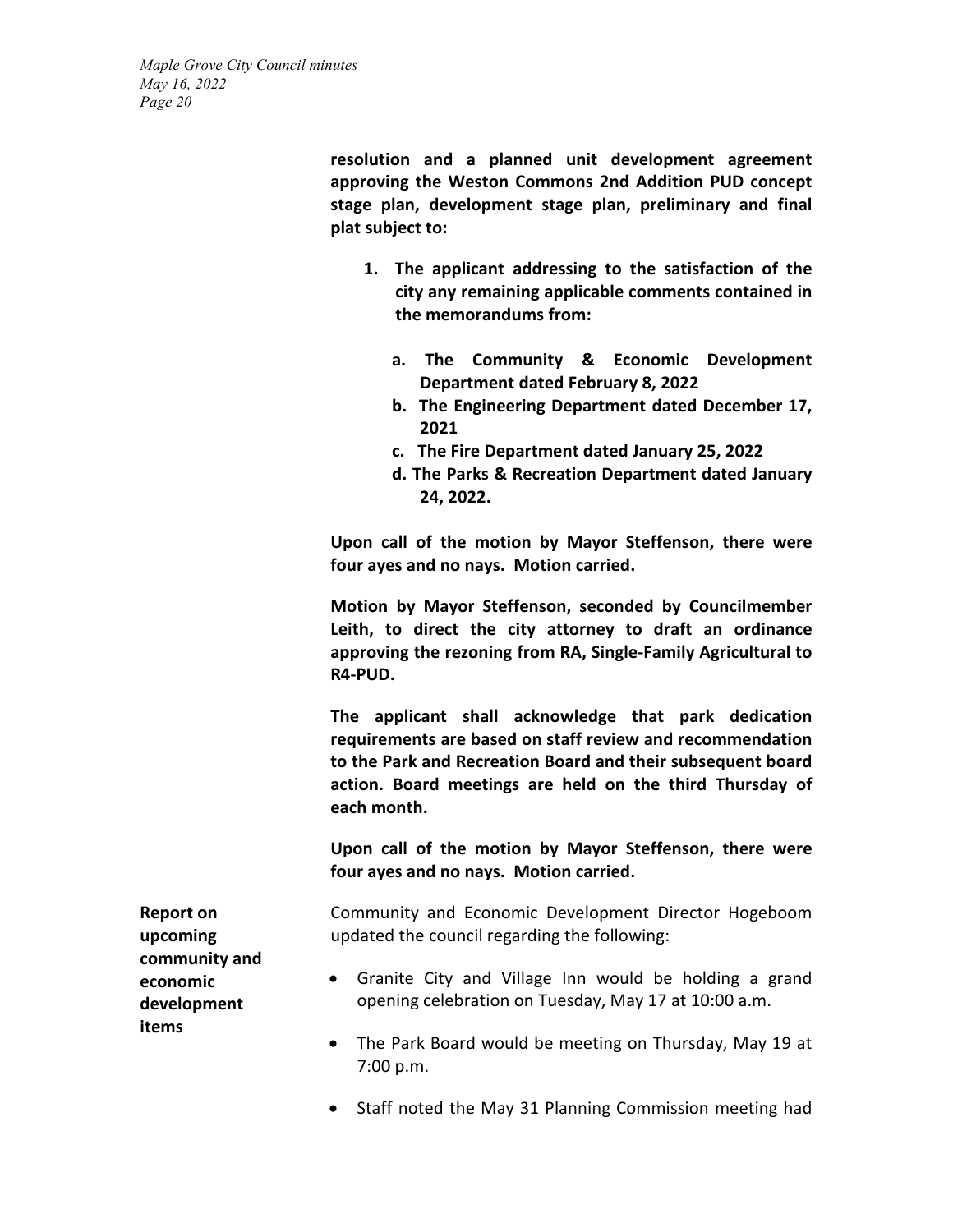#### been canceled.

**Engineeringpublic works items**

# **2023-2027 Street Rehabilitation Program**

Assistant City Engineer Hale stated staff mailed informational letters to all affected residents within the neighborhoods being considered for inclusion in the draft program, a total of 2,674 residential parcels. Staff conducted an online survey to solicit input and comments on the draft program, conducted two public informational meetings, and received responses to survey questions through mid-May 2022. In total, staff received 273 responses, or a response rate of 9.50%. Despite the low participation, staff did recommend some changes to the sequencing (program years) for the proposed program. Staff commented further on the Street Rehabilitation Program detailing the areas that would be serviced for the next five years and recommended approval.

Councilmember Leith thanked staff for addressing the concerns that were raised regarding Pine View Lane noting this roadway would not be included in the 2023-2027 plans.

Tom Matheny, 12801 82 $^{nd}$  Place North, stated his roadway would be done in 2026. He questioned how Pine View would be impacted by this program and asked how he would be assessed.

Mayor Steffenson discussed how assessment information would be passed along to residents noting the city does a 50/50 split with residents for the road reconstruction and the city pays for 100 percent of all other infrastructure improvements. He stated those living in a townhome association are charged a lower rate than those living in singlefamily homes.

**Motion by Councilmember Hanson, seconded by Councilmember Leith, to adopt the 2023-2027 Street Rehabilitation Program. Upon call of the motion by Mayor Steffenson, there were four ayes and no nays. Motion carried.**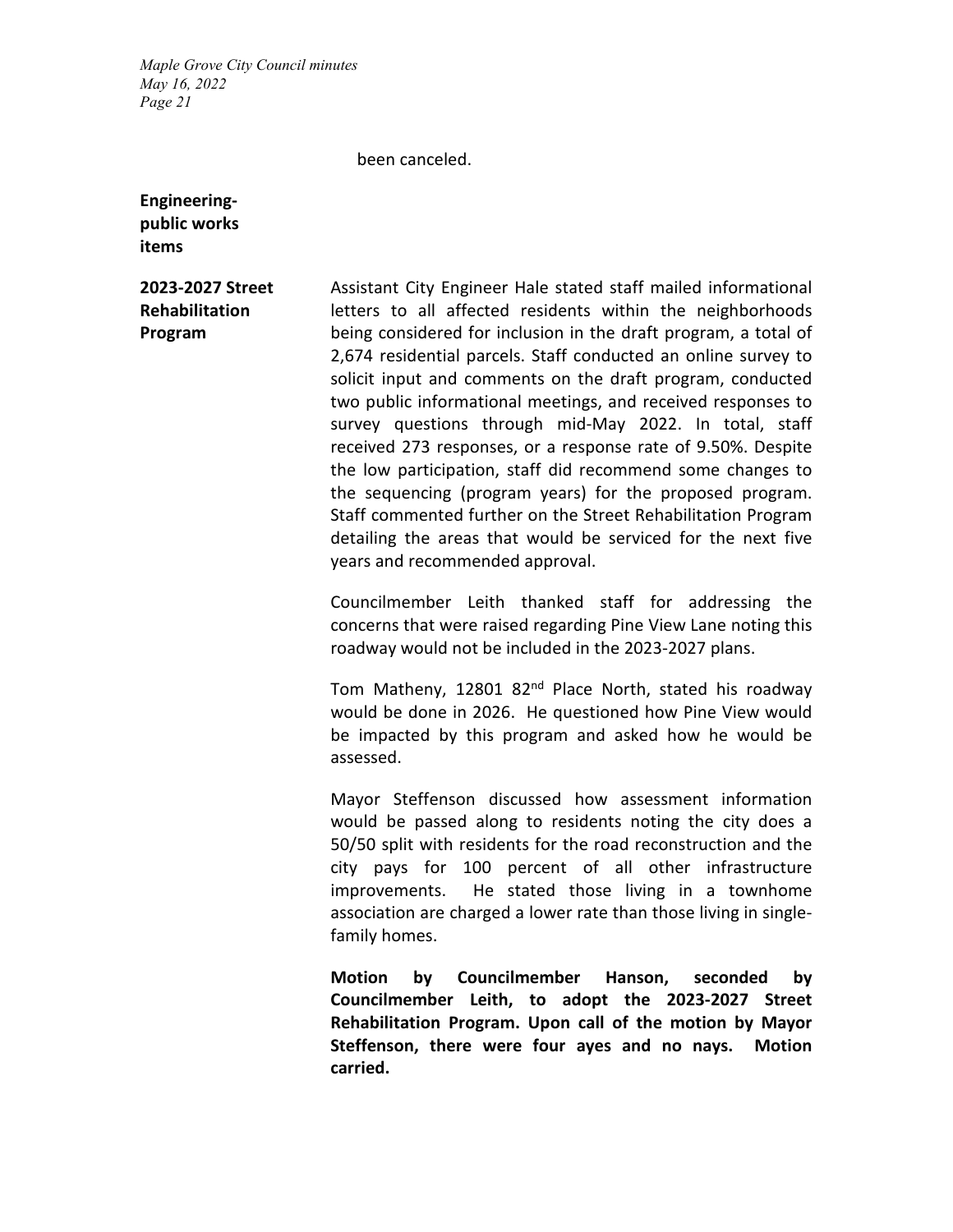| <b>Report on</b><br>upcoming<br>engineering<br>items    | Director of Public Works/City Engineer Ashfeld updated the<br>Council regarding the following:                                                                                                                                                                                                                                                                                                                                                                                                                                                                                                                                                                                                                                                                                                                                          |  |  |  |  |
|---------------------------------------------------------|-----------------------------------------------------------------------------------------------------------------------------------------------------------------------------------------------------------------------------------------------------------------------------------------------------------------------------------------------------------------------------------------------------------------------------------------------------------------------------------------------------------------------------------------------------------------------------------------------------------------------------------------------------------------------------------------------------------------------------------------------------------------------------------------------------------------------------------------|--|--|--|--|
|                                                         | The city-wide cleanup day would be held on Saturday, May<br>$\bullet$<br>21 from 8:00 a.m. to 12:00 p.m. at the Public Works<br>building.                                                                                                                                                                                                                                                                                                                                                                                                                                                                                                                                                                                                                                                                                               |  |  |  |  |
|                                                         | Further discussion ensued regarding the light cycle at the<br>$\bullet$<br>Weaver Lake Road and Elm Creek Boulevard intersection.                                                                                                                                                                                                                                                                                                                                                                                                                                                                                                                                                                                                                                                                                                       |  |  |  |  |
| <b>Public comments</b>                                  | Mayor Steffenson opened the meeting for public comments.                                                                                                                                                                                                                                                                                                                                                                                                                                                                                                                                                                                                                                                                                                                                                                                |  |  |  |  |
|                                                         | Susan Divine Keeney explained she has been a resident of<br>Maple Grove since 1988, but recently spent two years in lowa<br>to save on social security taxes. She discussed how she has<br>been working to eliminate taxation on social security in<br>Minnesota. She reported she moved back to Maple Grove in<br>January of 2022. She applauded the council for all they have<br>done in the past three years and commended the council for<br>all of their efforts on behalf of the community. She stated she<br>was very grateful to be able to live in the Woodland Mounds<br>apartments in Maple Grove. She asked if the city had an idea<br>how much low-income housing was in Maple Grove and<br>questioned how this compared to the percentage of market<br>rate housing.<br>Mayor Steffenson encouraged Ms. Keeney to contact |  |  |  |  |
|                                                         | Community and Economic Development Director Hogeboom<br>to discuss this further.                                                                                                                                                                                                                                                                                                                                                                                                                                                                                                                                                                                                                                                                                                                                                        |  |  |  |  |
| Administration<br>items                                 |                                                                                                                                                                                                                                                                                                                                                                                                                                                                                                                                                                                                                                                                                                                                                                                                                                         |  |  |  |  |
| <b>Report on</b><br>upcoming<br>administration<br>items | City Administrator Nelson explained that the council has her<br>Monday report if there are any questions. She encouraged<br>residents to consider filling out the community survey on the<br>city's website through Friday, May 20. She reported there was<br>one week left in the legislative session and she noted she<br>would keep the council apprised on their decisions.                                                                                                                                                                                                                                                                                                                                                                                                                                                         |  |  |  |  |
| <b>Adjourn to EDA</b><br>meeting                        | Mayor Steffenson adjourned the City Council meeting to the<br>EDA meeting at 9:28 p.m.                                                                                                                                                                                                                                                                                                                                                                                                                                                                                                                                                                                                                                                                                                                                                  |  |  |  |  |
| <b>Reconvene to</b>                                     | Mayor Steffenson reconvened the regular City Council meeting                                                                                                                                                                                                                                                                                                                                                                                                                                                                                                                                                                                                                                                                                                                                                                            |  |  |  |  |